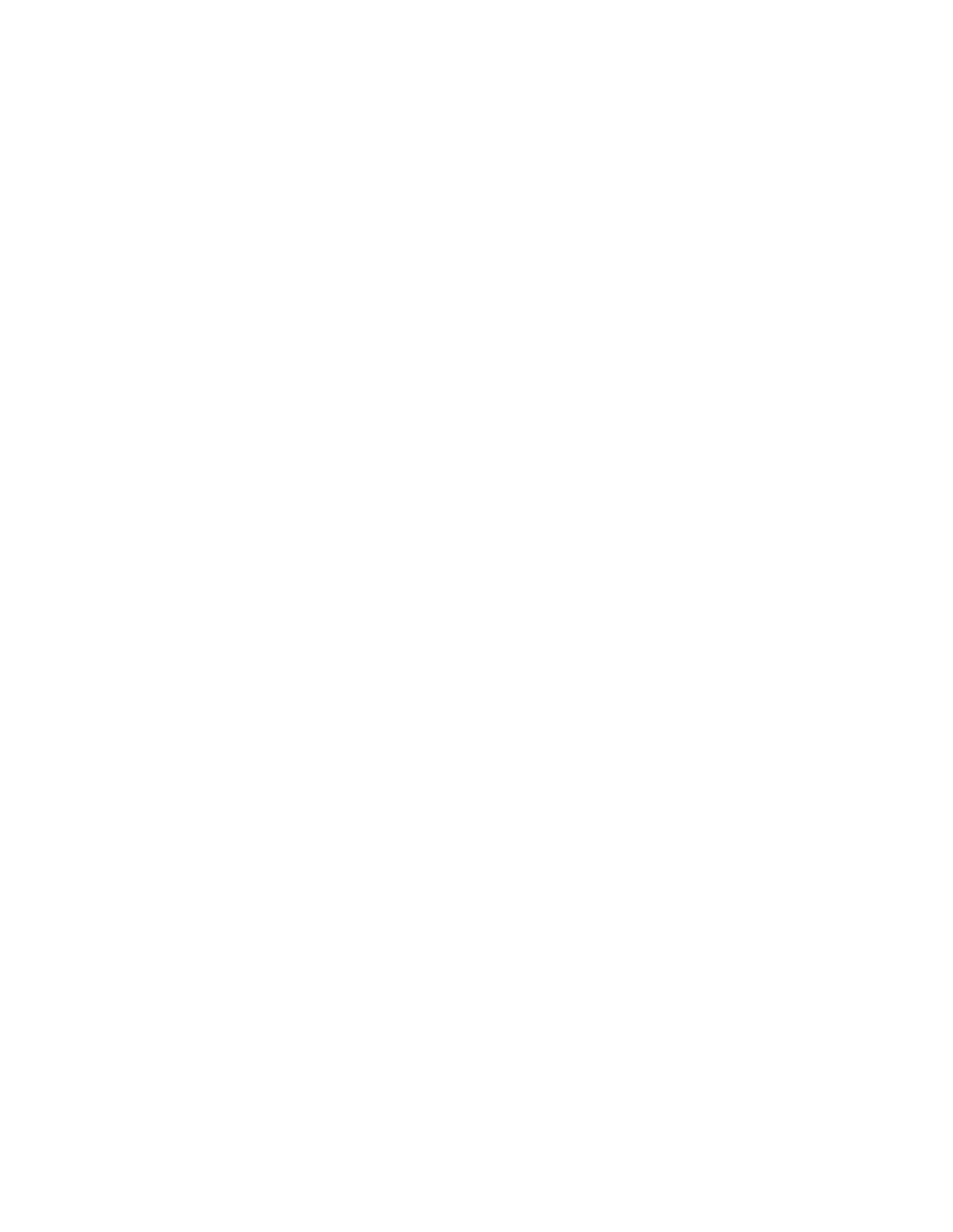# **Contents**

| 9.0 |     |  |                                                                       |  |  |
|-----|-----|--|-----------------------------------------------------------------------|--|--|
|     | 9.1 |  | Terrestrial and Marine Species: Environmental Baseline Information9.2 |  |  |
|     | 9.2 |  |                                                                       |  |  |
|     |     |  | 9.2.1 The Importance of Scale in Analysis of Environmental Baseline   |  |  |
|     |     |  |                                                                       |  |  |
|     | 9.3 |  |                                                                       |  |  |
|     | 9.4 |  |                                                                       |  |  |
|     |     |  |                                                                       |  |  |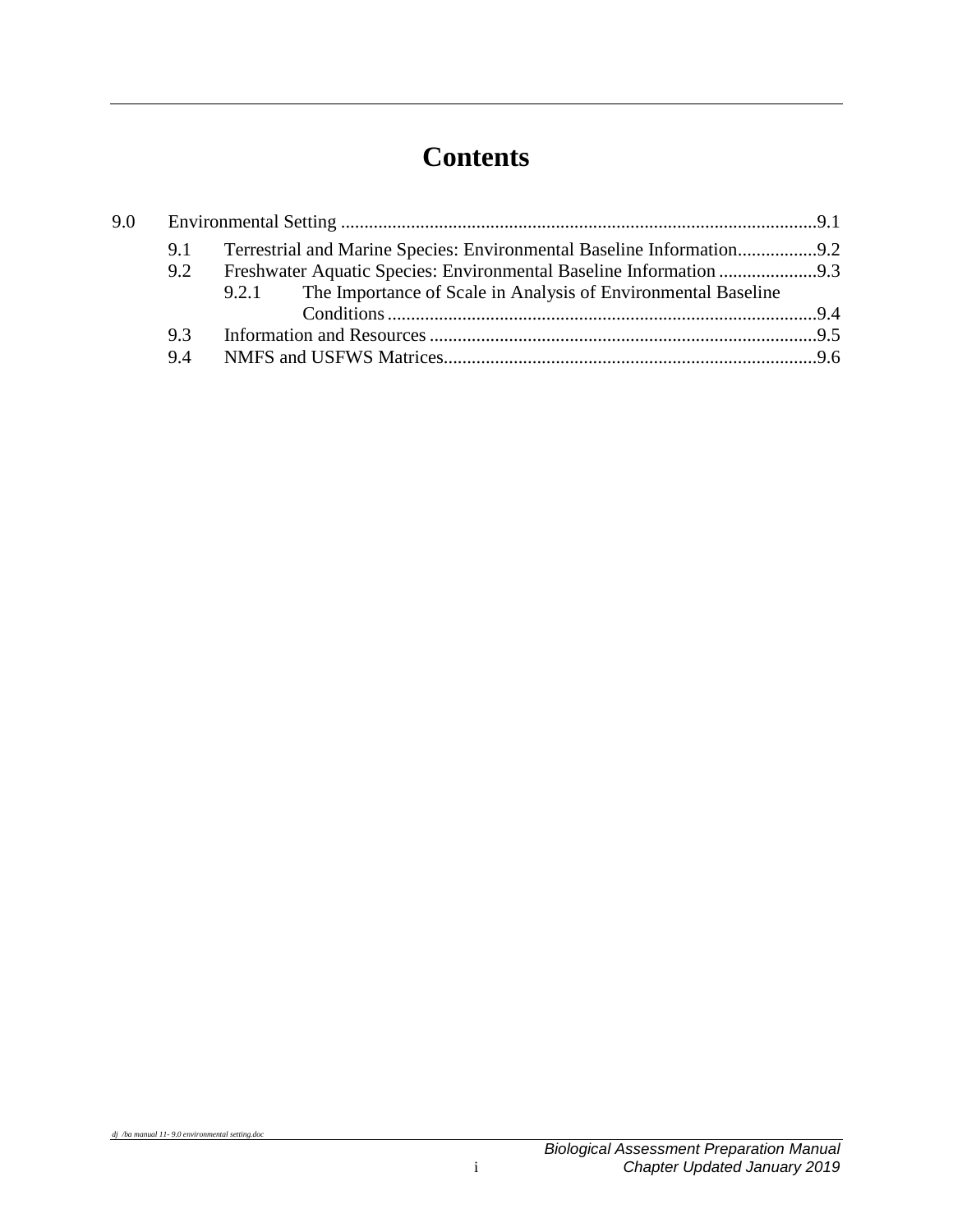# **Tables**

| Table 9-4. |                                                                       |  |
|------------|-----------------------------------------------------------------------|--|
| Table 9-5. | NMFS checklist for documenting environmental baseline and effects of  |  |
|            |                                                                       |  |
| Table 9-6. |                                                                       |  |
| Table 9-7. | USFWS checklist for documenting environmental baseline and effects of |  |
|            |                                                                       |  |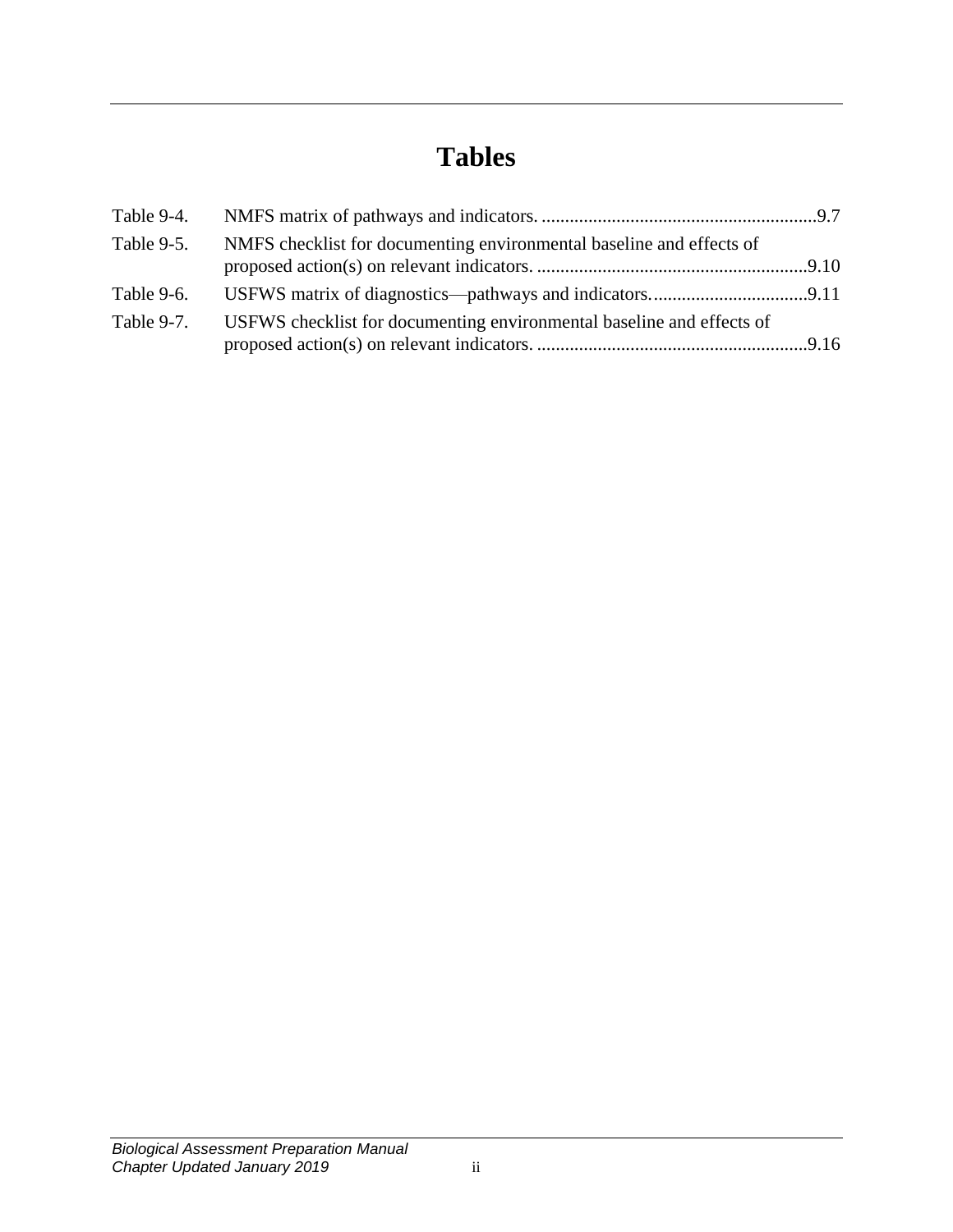## **9.0 Environmental Setting**

### <span id="page-4-0"></span>**Chapter Summary**

- The BA should provide a brief description of general habitat and environmental conditions within the action area and summarize previous actions or developments and their relevance to the status of listed species in the action area.
- For terrestrial and marine species, environmental conditions within the action area that are pertinent to the species' habitat requirements should be described.
- The environmental baseline discussion should describe habitat elements, significant to the species being addressed, that will be affected by the proposed action or that would affect the use of the action area by listed species.
- The environmental baseline analysis of freshwater systems can be completed at multiple scales.
- If bull trout or bull trout critical habitat is addressed in a BA, the USFWS matrix of pathways and indicators should be used to document the pathways of effects and indicators of those effects to the species or habitat.
- Detailed environmental baseline discussions for each of the USFWS pathways and indicators addressed in the BA should be included in the BA appendices.
- Summary tables of freshwater baseline conditions should be included within the text of the BA.
- At a minimum, the BA should assess the USFWS pathways and indicators that could be affected by the proposed action and that could result in effects on bull trout or bull trout suitable and critical habitat.
- The NMFS matrix of pathways and indicators can be used as a diagnostic tool to analyze pathways of effects. However, NMFS no longer requires the matrix to be in all BAs.
- **For projects with stormwater impacts that will potentially affect listed fish** species under NMFS's jurisdiction, only the water quality indicators (temperature, sediment, and chemical contamination) should be included in the body of the BA. For those projects, a detailed description of the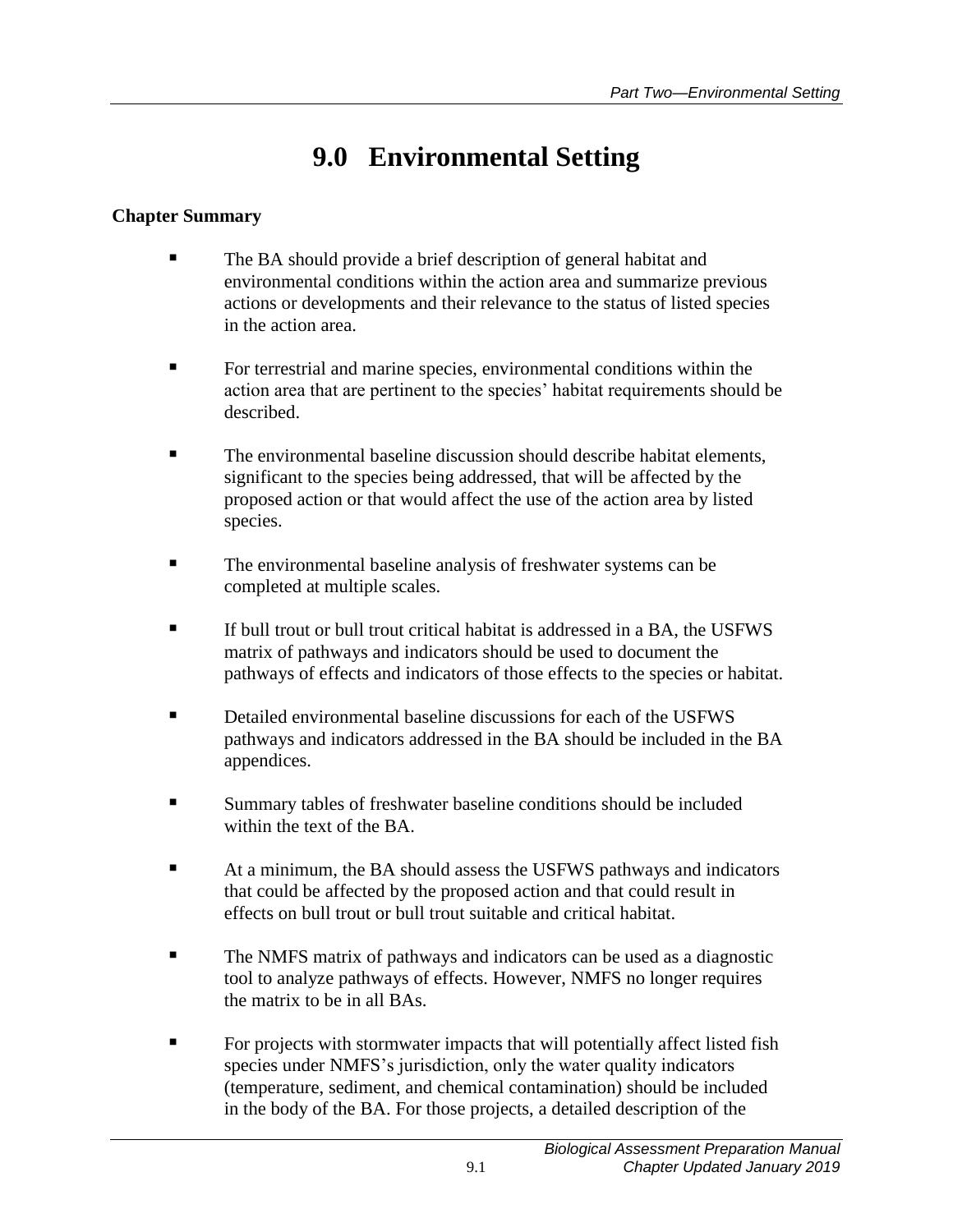indicators should be provided in the body of the BA. The status of the water quality indicators is used in the stormwater effects analysis (see CHAPTER 17 – STORMWATER IMPACT ASSESSMENT).

This chapter discusses the types of information to be included in a BA pertaining to existing environmental conditions within the action area. The discussion of baseline environmental conditions is usually divided into two sections: 1) terrestrial and marine species, and 2) freshwater aquatic species. Accordingly, this chapter is divided into two corresponding sections.

### <span id="page-5-0"></span>**9.1 Terrestrial and Marine Species: Environmental Baseline Information**

This section provides guidance for documenting environmental conditions within the action area that are relevant for terrestrial and marine species that may be present.

The project biologist should describe existing environmental conditions and habitat features (with a focus on suitable habitat and critical habitat) within the action area. Some project biologists first describe these conditions in general, and then provide more detail including findings from site visits. Other BA authors combine general and specific information regarding environmental conditions and species present.

One excellent resource for describing existing environmental conditions within watersheds is the Habitat Limiting Factors report series prepared by the Washington Conservation Commission, available by water resource inventory area (WRIA) at < [http://www.access.wa.gov>](http://www.access.wa.gov/).

The baseline discussion should summarize the actions that have (and continue to) occur in the action area and describe how these actions have influenced environmental conditions and the status of the species in the action area. The species' response to the resulting environmental conditions should also be included in the baseline discussion. The baseline discussion should focus on the trends or characteristics in the environment of the action area that are relevant to the listed species.

The environmental conditions that are pertinent to the terrestrial and marine species addressed in the BA should be described in detail, to provide reviewers with a clear sense of the features present and how they may be affected by the proposed action. Habitat characteristics that are suitable for various behavioral or life history requirements (e.g., foraging, nesting, denning, dispersal, and migration) should also be described in detail. These characteristics will vary depending upon the species addressed in the BA and their respective habitat requirements. In addition, the environmental baseline section also establishes the starting point for the effects analysis for critical habitat and should include a detailed description of the current functional condition of the individual physical or biological features (if defined) within the action area. The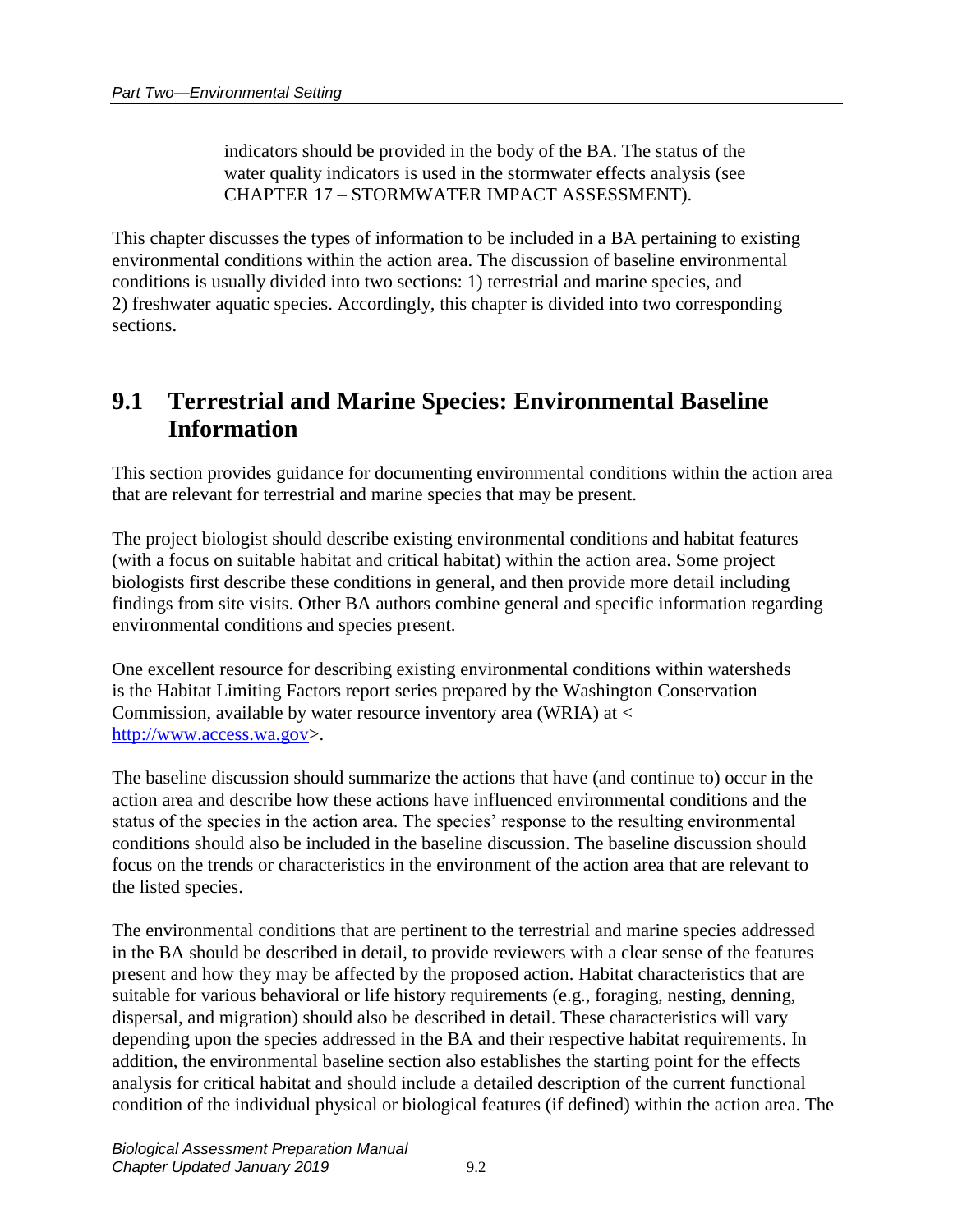discussion should describe baseline or existing habitat elements or functions that will be affected by the proposed project activities in detail.

The condition of the environmental baseline will influence the effects analysis in that the response of the species and critical habitat in the action area to the proposed action will depend, in part, on existing environmental conditions.

### <span id="page-6-0"></span>**9.2 Freshwater Aquatic Species: Environmental Baseline Information**

This brief section provides guidance for addressing and documenting aquatic environmental baseline conditions in relation to a project. In addition, general information and resources for this analysis and the NMFS and USFWS matrices and tables are provided.

Both NMFS and USFWS have developed documents to outline frameworks for providing consistent and logical lines of reasoning to aid in determining when, where, and why listed species suffer adverse effects. The documents provide diagnostic matrices, environmental baseline checklists, and dichotomous keys for making determinations of effect and documenting expected incidental *take*. The tables facilitate the documentation of the environmental baseline conditions and potential effects of the proposed action on relevant indicators for the aquatic environment. These documents originally were developed to provide the information needed to evaluate effects of proposed and ongoing land management actions of the U.S. Forest Service and U.S. Bureau of Land Management related to the persistence and potential recovery of proposed and listed salmonids. As a result, the matrices are not well adapted for characterizing conditions in urban areas or specific locations within a watershed. However, the matrices can aid project biologists in diagnosing pathways of effects and indicators of those effects.

For BAs that include effects to bull trout or bull trout critical habitat, the USFWS pathway and indicator matrix should be included in the body of the document, with a brief discussion of each indicator that could be potentially affected by project activities. The pathways and indicators that could be affected by a proposed action and that could result in effects on listed species and critical habitat should be assessed within the body of the BA. The checklist for documenting the environmental baseline and effects of the proposed action(s) on relevant indicators (see Table 9-7) should also be included in the body of the BA. Text to accompany the indicators that will not be affected by a proposed action can be placed in an appendix of the BA.

The NMFS matrix can be used as an aid for diagnosing pathways of effects and indicators of those effects. However it is no longer required that all the pathways and indicators in the matrix document be analyzed in a BA. Projects with stormwater impacts that will potentially affect listed fish species under NMFS jurisdiction will need to do a detailed description of the baseline water quality conditions (temperature, sediment, and chemical contamination) in the body of the BA. The checklist for documenting the environmental baseline of the water quality indicators and effects of the proposed action(s) on those indicators (see Table 9-5) should also be included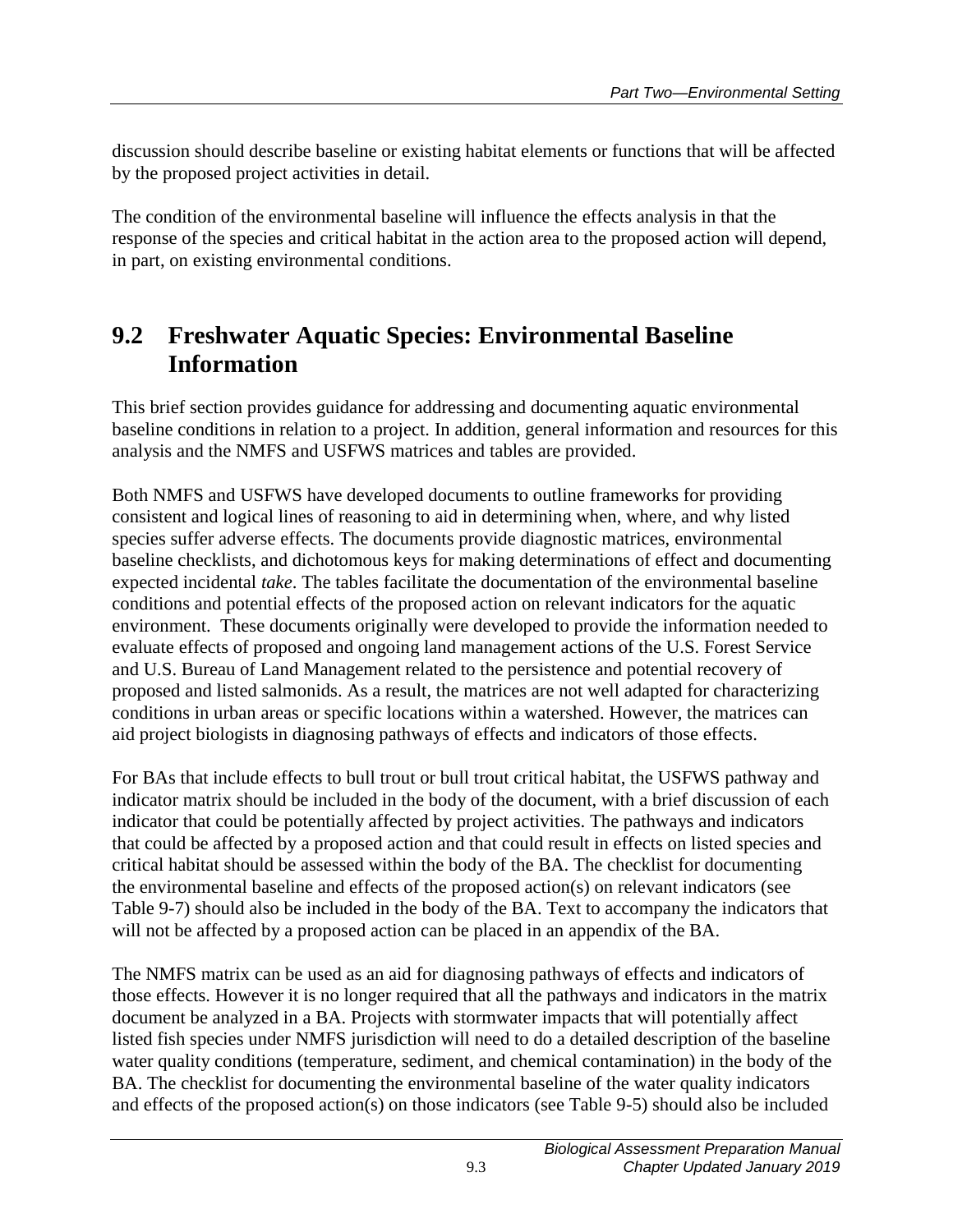in the body of the BA. The water quality indicators are used to analyze potential stormwater impacts to listed fish species and their suitable or critical habitats (Refer to CHAPTER 17 – STORMWATER IMPACT ASSESSMENT for more information).

#### <span id="page-7-0"></span>**9.2.1 The Importance of Scale in Analysis of Environmental Baseline Conditions**

In describing the environmental baseline conditions for projects potentially affecting aquatic species, a project biologist should think carefully about what scale is most appropriate for their analysis before assessing whether baseline indicators and pathways are properly functioning, at risk, or are not properly functioning at the action area scale, the project setting scale, and/or the watershed scale. NMFS has a preference for this information being evaluated at the watershed scale. However it can be useful to catalogue conditions and impacts at a smaller scale particularly if the area of aquatic impacts does not mirror the action area defined for the project.

The project biologist may begin by characterizing baseline conditions at a project footprint or zone of effect scale, an action area scale, and/or a watershed scale, and then subsequently analyzing the impacts of the project by juxtaposing the project impacts at different scales within the watershed. This form of analysis provides greater contextual information for determining the small- and large-scale impacts of a project.

Some BAs begin with a detailed project setting or a watershed description immediately followed by a discussion of environmental baseline conditions pertaining to the action area. This approach allows the author to present a scaled view of the environmental conditions in the watershed versus the action area. Another possible approach would be to provide a scaled discussion of the action area versus the location of proposed work or a smaller zone of effect within the larger action area. In some projects, an author may choose to provide general information at the environmental setting or watershed level and detailed environmental baseline information only at the smallest applicable scale.

For example, a project biologist may plan to discuss environmental baseline conditions and impacts on them at a large scale juxtaposed with a discussion of environmental baseline conditions at the action area scale, to include in the ENVIRONMENTAL BASELINE OF ACTION AREA section of the BA. Similarly, a project biologist may choose to evaluate environmental baseline conditions only at the action area scale juxtaposed with a description of conditions at the zone of effect scale.

For projects that may affect designated or proposed critical habitat, the environmental baseline section should include a detailed description of the current functional condition of the individual PBFs within the action area. The subsequent analysis of project effects will focus on impacts upon specific PBFs. The condition of the environmental baseline will influence the effects analysis in that the effects on the critical habitat in the action area to the proposed action will depend, in part, on existing environmental conditions.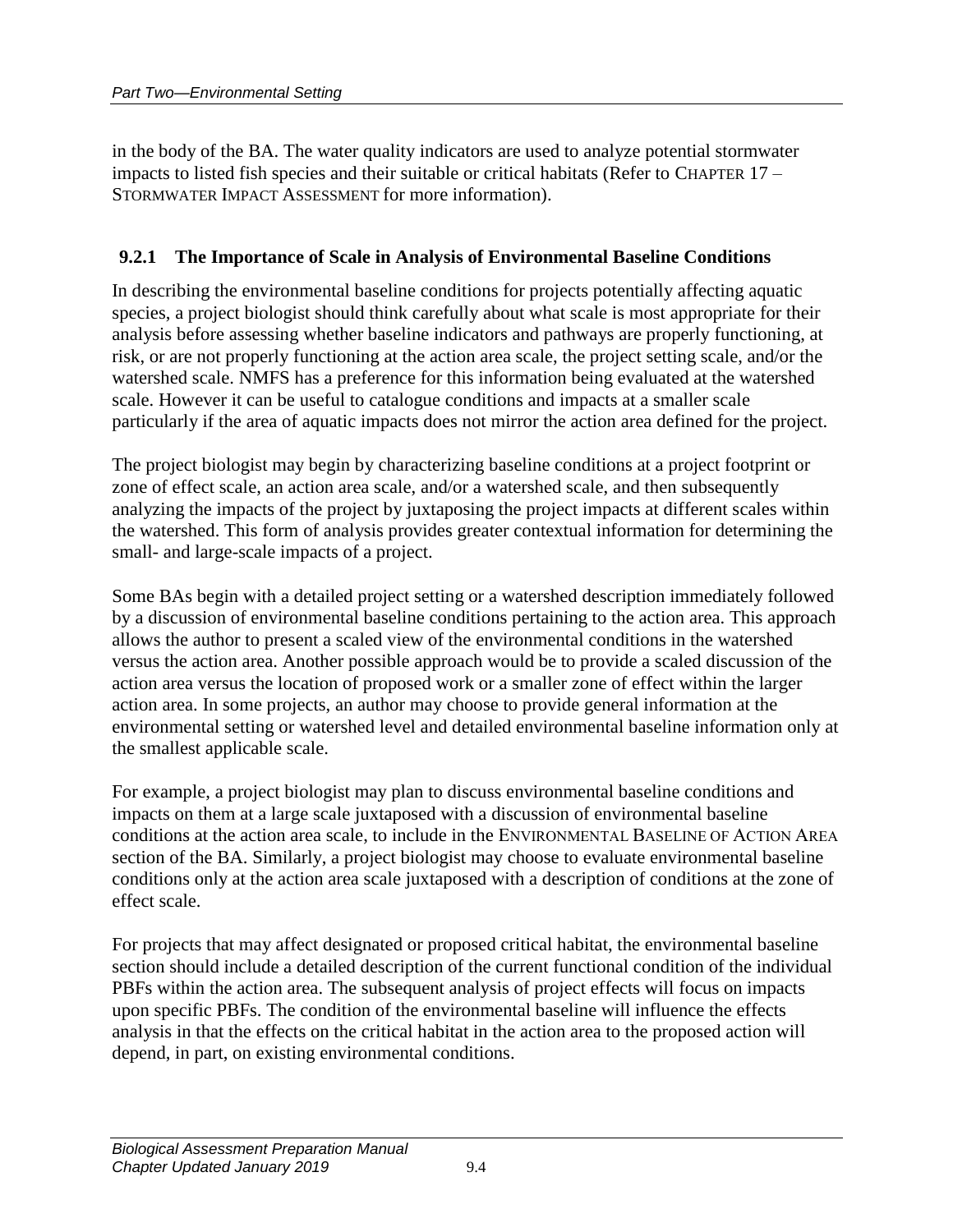## <span id="page-8-0"></span>**9.3 Information and Resources**

There are several sources of information pertaining to assessments of environmental baseline conditions:

- *Making Endangered Species Act Determinations of Effect for Individual or Grouped Actions at the Watershed Scale* (NMFS 1996).
- *A Framework to Assist in Making Endangered Species Act Determinations of Effect for Individual or Grouped Actions at the Bull Trout Subpopulation Watershed Scale* (USFWS 1998).
- Washington Conservation Commission 1999–2003 Limiting Factors Analysis reports for Washington State WRIAs. Reports can be searched for by WRIA online at [http://www.access.wa.gov>](http://www.access.wa.gov/).
- Clean Water Act Section 303(d) lists provided by the Department of Ecology for threatened waters in the state of Washington, available online at < https://fortress.wa.gov/ecy/approvedwqa/ApprovedSearch.aspx >.
- *A Catalog of Washington Streams and Salmon Utilization*, Volumes 1 (Puget Sound) and 2 (Coastal). Washington Department of Fisheries. November 1975.
- 2000 Washington State Salmon and Steelhead Stock Inventory (SASSI) Coastal cutthroat trout appendix. Washington Department of Fish and Wildlife and Western Washington Treaty Tribes. Available at [<http://wdfw.wa.gov/publications/pub.php?id=00192>](http://wdfw.wa.gov/publications/pub.php?id=00192).
- **2002 Salmonid Stock Inventory, interactive website:** [<http://wdfw.wa.gov/fish/sasi/>](http://wdfw.wa.gov/fish/sasi/).
- 2004 Washington State Salmon and Steelhead Stock Inventory (SASSI) Bull trout appendix. Washington Department of Fish and Wildlife and Western Washington Treaty Tribes. Available at <http://wdfw.wa.gov/publications/pub.php?id=00193>.
- **Local municipality or county sensitive areas databases and reports, basin** plans, watershed reports, and project BAs contain valuable site-specific information. Project biologists should contact the nearest county or municipality environmental or planning office to determine the availability of these resources.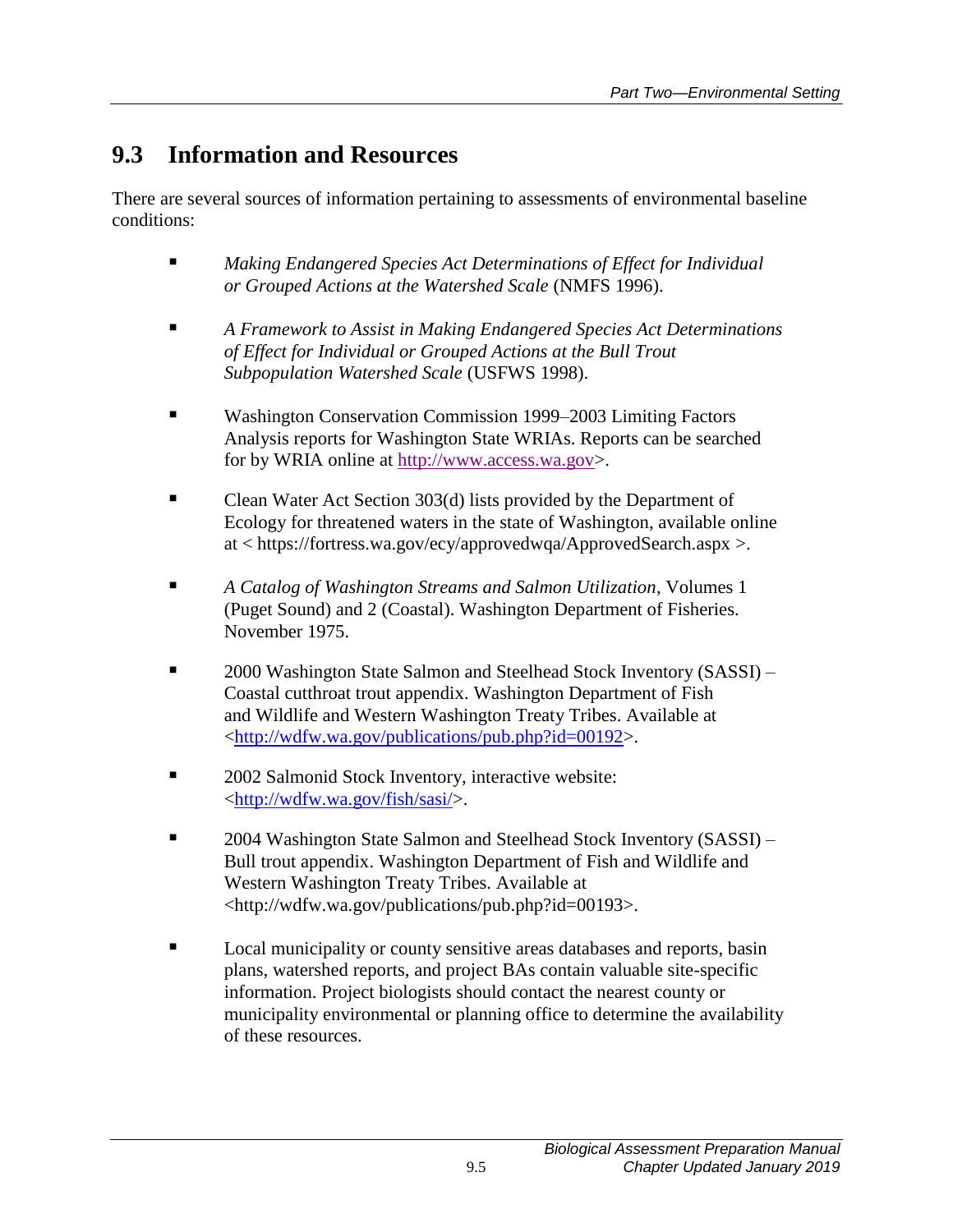## <span id="page-9-0"></span>**9.4 NMFS and USFWS Matrices**

The Services have developed matrices and tables to evaluate the effects of proposed and ongoing land management actions. The NMFS matrix is no longer included in BAs except to detail water quality conditions (temperature, sediment, and chemical contamination) for the stormwater analysis (see CHAPTER 17 – STORMWATER IMPACT ASSESSMENT for more information). If included, the NMFS matrix should be included as an appendix and discussed in the body of the BA.

The USFWS matrix should be used for assessing and documenting environmental baseline conditions in the action area of proposed projects with adverse effects to bull trout or bull trout critical habitat. These tools are provided in Tables 9-4 through 9-7.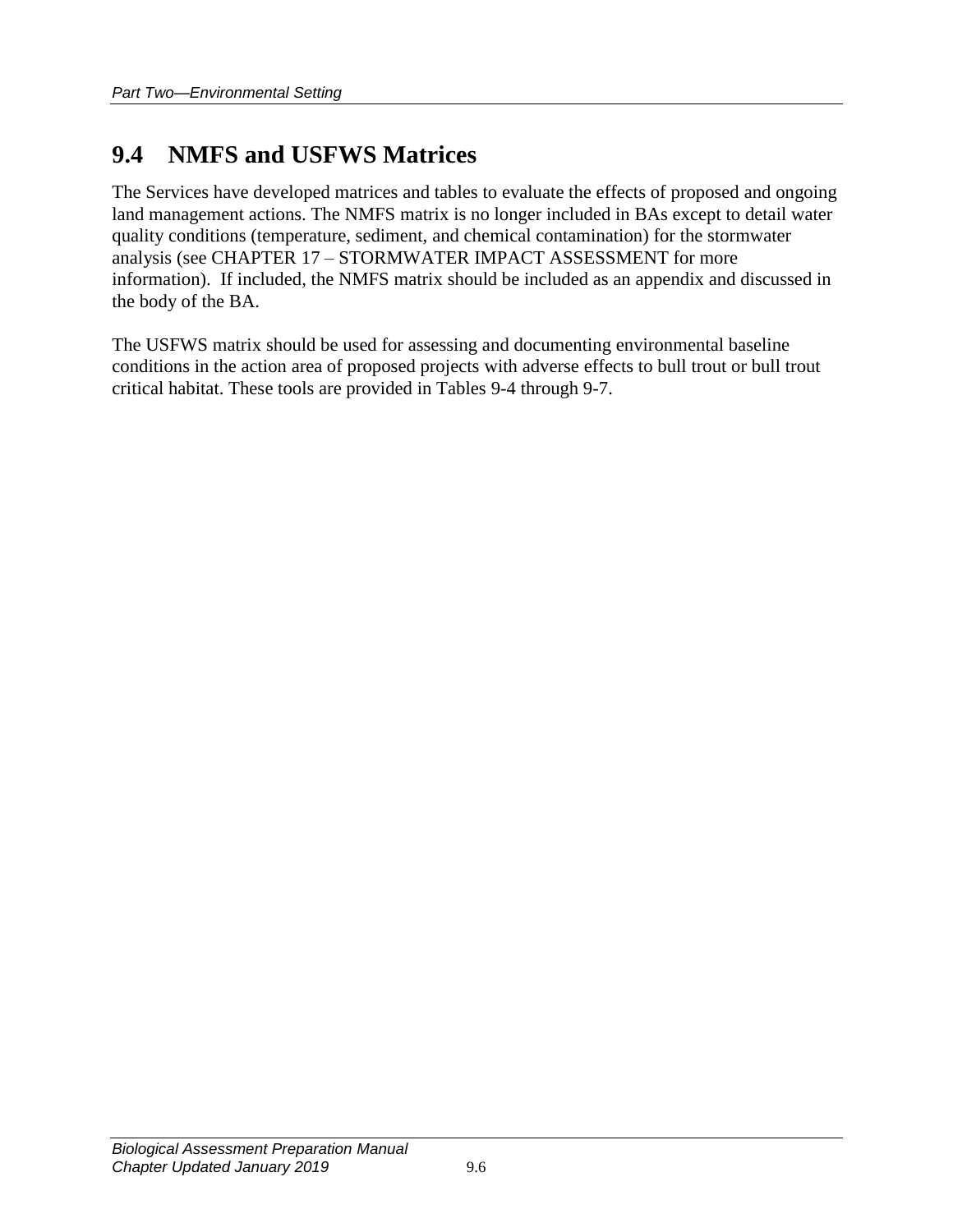<span id="page-10-0"></span>

| Pathway                 | Indicators <sup>a</sup>                                                                                                                                                                       | <b>Properly Functioning</b>                                                                                                                                                                                                                        | At Risk                                                                                                                                                                     | Not Properly Functioning                                                                                                                                                                    |
|-------------------------|-----------------------------------------------------------------------------------------------------------------------------------------------------------------------------------------------|----------------------------------------------------------------------------------------------------------------------------------------------------------------------------------------------------------------------------------------------------|-----------------------------------------------------------------------------------------------------------------------------------------------------------------------------|---------------------------------------------------------------------------------------------------------------------------------------------------------------------------------------------|
| <b>Water Quality</b>    | Temperature                                                                                                                                                                                   | 50-57 $\rm{P}^{\rm{b}}$                                                                                                                                                                                                                            | $57-60^\circ$ (spawning)<br>57-64 $\degree$ (migration & rearing) $\degree$                                                                                                 | $> 60^{\circ}$ (spawning)<br>$>64^{\circ}$ (migration & rearing) <sup>c</sup>                                                                                                               |
|                         | Sediment/turbidity                                                                                                                                                                            | <12% fines (<0.85 mm) in gravel $d$ ,<br>turbidity low                                                                                                                                                                                             | 12-17% (west-side) $d$ ,<br>12-20% (east-side) $\degree$ ,<br>turbidity moderate                                                                                            | $>17\%$ (west-side) <sup>d</sup> ,<br>$>20\%$ (east side) ° fines at surface or<br>depth in spawning habitat <sup>c</sup> , turbidity<br>high                                               |
|                         | Chemical contamination<br>and nutrients                                                                                                                                                       | Low levels of chemical contamination<br>from agricultural, industrial and other<br>sources, no excess nutrients, no Clean<br>Water Act 303(d) designated reaches                                                                                   | Moderate levels of chemical<br>contamination from agricultural,<br>industrial and other sources, some excess<br>nutrients, one Clean Water Act 303(d)<br>designated reach f | High levels of chemical contamination<br>from agricultural, industrial and other<br>sources, high levels of excess nutrients,<br>more than one Clean Water Act 303(d)<br>designated reach f |
| <b>Habitat Access</b>   | Physical barriers                                                                                                                                                                             | Any manmade barriers present in<br>watershed allow upstream and<br>downstream fish passage at all flows                                                                                                                                            | Any manmade barriers present in<br>watershed do not allow upstream and/or<br>downstream fish passage at base/low<br>flows                                                   | Any manmade barriers present in<br>watershed do not allow upstream and/or<br>downstream fish passage at a range of<br>flows                                                                 |
| <b>Habitat Elements</b> | Substrate                                                                                                                                                                                     | Dominant substrate is gravel or cobble<br>(interstitial spaces clear), or<br>embeddedness <20% d                                                                                                                                                   | Gravel and cobble is subdominant, or if<br>dominant, embeddedness 20-30% d                                                                                                  | Bedrock, sand, silt or small gravel<br>dominant, or if gravel and cobble<br>dominant, embeddedness >30% <sup>c</sup>                                                                        |
|                         | Large woody debris                                                                                                                                                                            | $\text{Coast:} > 80$ pieces/mile $>24$ -inch diameter,<br>$>50$ ft. length; $^e$<br>East side: $>20$ pieces/ mile $>12$ -inch<br>diameter, $>35$ ft. length; <sup>c</sup> and adequate<br>sources of woody debris recruitment in<br>riparian areas | Currently meets standards for properly<br>functioning, but lacks potential sources<br>from riparian areas of woody debris<br>recruitment to maintain that standard          | Does not meet standards for properly<br>functioning and lacks potential large<br>woody debris recruitment                                                                                   |
|                         | Pool frequency<br>channel width # pools/mile <sup>g</sup><br>5 feet<br>184<br>10 inches<br>96<br>15 inches<br>70<br>20 inches<br>56<br>47<br>25 inches<br>75 inches<br>23<br>18<br>100 inches | Meets pool frequency standards (left) and<br>large woody debris recruitment standards<br>for properly functioning habitat (above)                                                                                                                  | Meets pool frequency standards but large<br>woody debris recruitment inadequate to<br>maintain pools over time                                                              | Does not meet pool frequency standards                                                                                                                                                      |

### **Table 9-4. NMFS matrix of pathways and indicators.**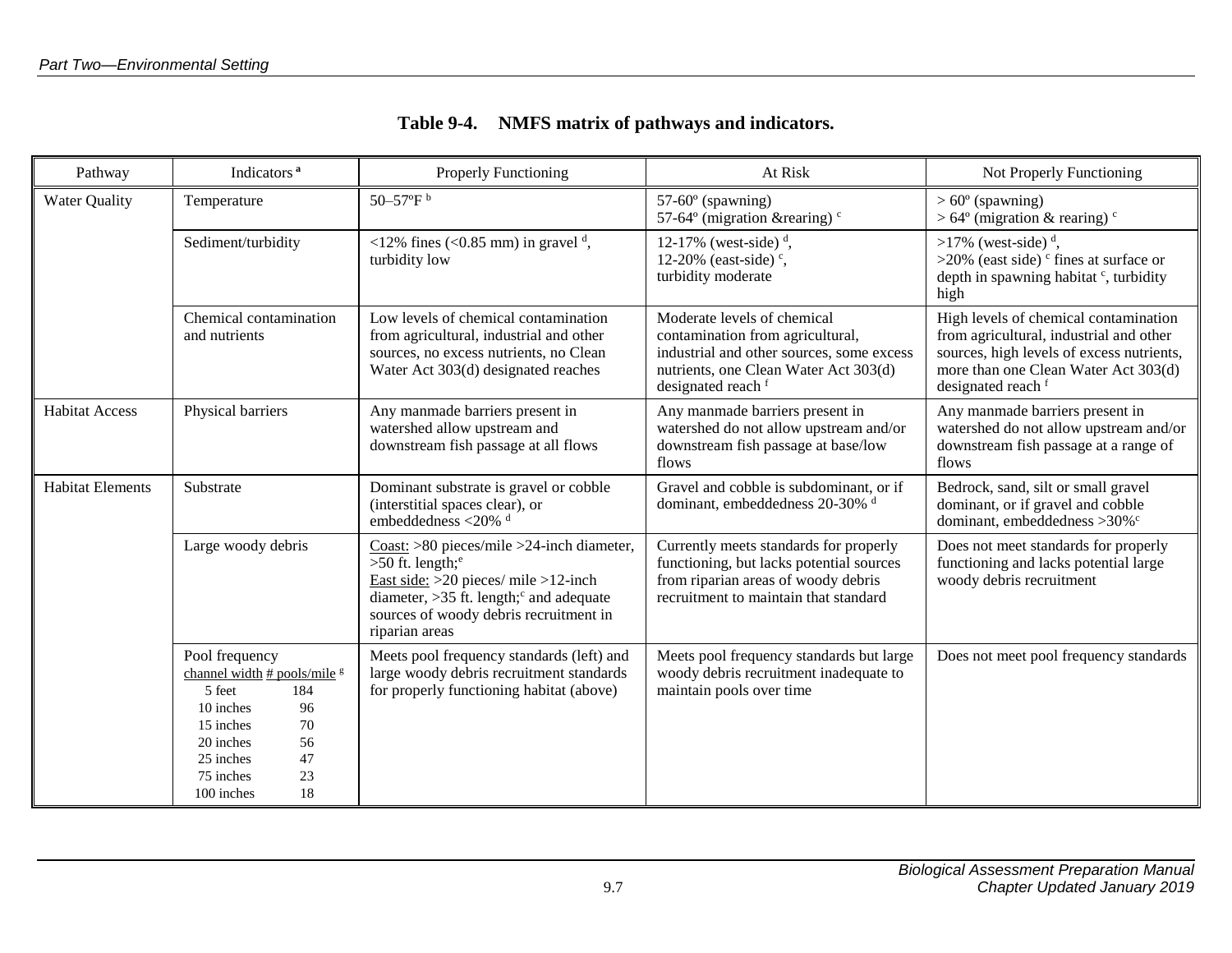| Table 9-4 (continued). | NMFS matrix of pathways and indicators. |
|------------------------|-----------------------------------------|
|------------------------|-----------------------------------------|

| Pathway                                | Indicators <sup>a</sup>                                                 | <b>Properly Functioning</b>                                                                                                                                                                                             | At Risk                                                                                                                                                                                                                                        | Not Properly Functioning                                                                                                                                                                                            |
|----------------------------------------|-------------------------------------------------------------------------|-------------------------------------------------------------------------------------------------------------------------------------------------------------------------------------------------------------------------|------------------------------------------------------------------------------------------------------------------------------------------------------------------------------------------------------------------------------------------------|---------------------------------------------------------------------------------------------------------------------------------------------------------------------------------------------------------------------|
| <b>Habitat Elements</b><br>(continued) | Pool quality                                                            | Pools $>1$ meter deep (holding pools) with<br>good cover and cool water <sup>d</sup> , minor<br>reduction of pool volume by fine<br>sediment                                                                            | Few deeper pools $(>1$ meter) present or<br>inadequate cover/temperature <sup>d</sup> ,<br>moderate reduction of pool volume by<br>fine sediment                                                                                               | No deep pools $(>1$ meter) and<br>inadequate cover/temperature <sup>d</sup> , major<br>reduction of pool volume by fine<br>sediment                                                                                 |
|                                        | Off-channel habitat                                                     | Backwaters with cover, and low energy<br>off-channel areas (ponds, oxbows, etc.) d                                                                                                                                      | Some backwaters and high energy side<br>channels <sup>d</sup>                                                                                                                                                                                  | Few or no backwaters, no off-channel<br>ponds <sup>d</sup>                                                                                                                                                          |
|                                        | Refugia (important<br>remnant habitat for<br>sensitive aquatic species) | Habitat refugia exist and are adequately<br>buffered (e.g., by intact riparian reserves);<br>existing refugia are sufficient in size,<br>number and connectivity to maintain<br>viable populations or sub-populations h | Habitat refugia exist but are not<br>adequately buffered (e.g., by intact<br>riparian reserves); existing refugia are<br>insufficient in size, number and<br>connectivity to maintain viable<br>populations or sub-populations h               | Adequate habitat refugia do not exist h                                                                                                                                                                             |
| <b>Channel Condition</b>               | Width/depth ratio                                                       | ${<}10^{\rm c,e}$                                                                                                                                                                                                       | $10-12$ <sup>n</sup>                                                                                                                                                                                                                           | >12 <sup>n</sup>                                                                                                                                                                                                    |
| & Dynamics:                            | Stream bank condition                                                   | >90% stable; i.e., on average, less than<br>10% of banks are actively eroding c                                                                                                                                         | 80-90% stable                                                                                                                                                                                                                                  | $<80\%$ stable                                                                                                                                                                                                      |
|                                        | Floodplain connectivity                                                 | Off-channel areas are frequently<br>hydrologically linked to main channel;<br>overbank flows occur and maintain<br>wetland functions, riparian vegetation and<br>succession                                             | Reduced linkage of wetland, floodplains<br>and riparian areas to main channel;<br>overbank flows are reduced relative to<br>historic frequency, as evidenced by<br>moderate degradation of wetland<br>function, riparian vegetation/succession | Severe reduction in hydrologic<br>connectivity between off-channel,<br>wetland, floodplain and riparian areas;<br>wetland extent drastically reduced and<br>riparian vegetation/succession altered<br>significantly |
| Flow/Hydrology:                        | Change in peak/base<br>flows                                            | Watershed hydrograph indicates peak<br>flow, base flow and flow timing<br>characteristics comparable to an<br>undisturbed watershed of similar size,<br>geology and geography                                           | Some evidence of altered peak flow,<br>base flow and/or flow timing relative to<br>an undisturbed watershed of similar size,<br>geology and geography                                                                                          | Pronounced changes in peak flow, base<br>flow and/or flow timing relative to an<br>undisturbed watershed of similar size,<br>geology and geography                                                                  |
|                                        | Increase in drainage<br>network                                         | Zero or minimum increases in drainage<br>network density due to roads ij                                                                                                                                                | Moderate increases in drainage network<br>density due to roads (e.g., $5\%$ ) <sup>i,j</sup>                                                                                                                                                   | Significant increases in drainage<br>network density due to roads (e.g., 20-<br>$25\%$ ) $^{i,j}$                                                                                                                   |
| Watershed<br>Conditions:               | Road density & location                                                 | $\leq$ 2 mi/mi <sup>2</sup> <sup>1</sup> , no valley bottom roads                                                                                                                                                       | 2–3 mi/mi <sup>2</sup> , some valley bottom roads                                                                                                                                                                                              | >3 mi/mi <sup>2</sup> , many valley bottom roads                                                                                                                                                                    |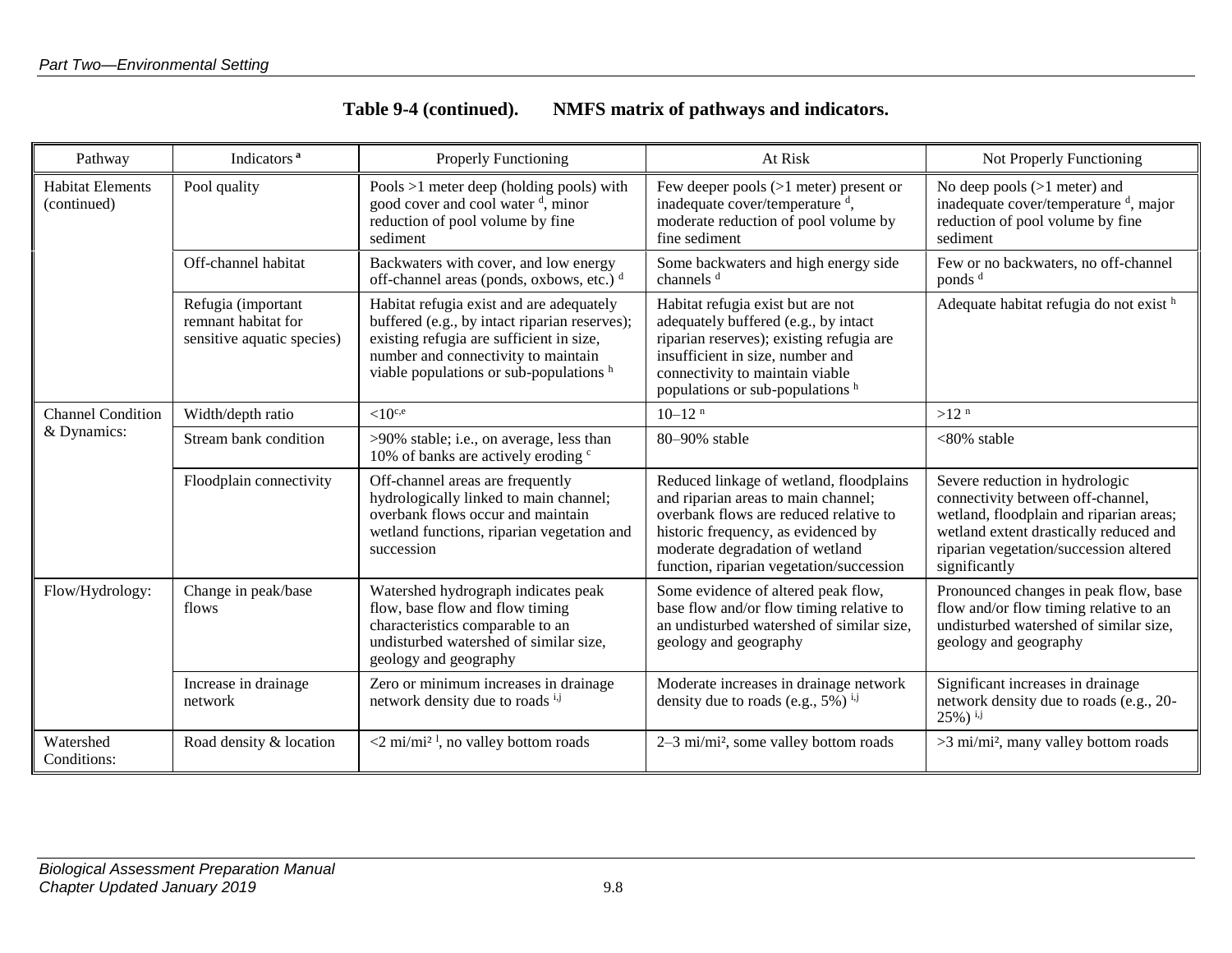| Table 9-4 (continued). | NMFS matrix of pathways and indicators. |
|------------------------|-----------------------------------------|
|------------------------|-----------------------------------------|

| Pathway                                 | Indicators <sup>a</sup> | <b>Properly Functioning</b>                                                                                                                                                                                                                                                                                                                                                                     | At Risk                                                                                                                                                                                                                                                                                                                                                                | Not Properly Functioning                                                                                                                                                                                                                                                                                                                      |
|-----------------------------------------|-------------------------|-------------------------------------------------------------------------------------------------------------------------------------------------------------------------------------------------------------------------------------------------------------------------------------------------------------------------------------------------------------------------------------------------|------------------------------------------------------------------------------------------------------------------------------------------------------------------------------------------------------------------------------------------------------------------------------------------------------------------------------------------------------------------------|-----------------------------------------------------------------------------------------------------------------------------------------------------------------------------------------------------------------------------------------------------------------------------------------------------------------------------------------------|
| Watershed<br>Conditions<br>(continued): | Disturbance history     | <15% ECA (entire watershed) with no<br>concentration of disturbance in unstable<br>or potentially unstable areas, and/or<br>refugia, and/or riparian area; and for<br>NWFP area (except AMAs), 15%<br>retention of LSOG in watershed k                                                                                                                                                          | <15% ECA (entire watershed) but<br>disturbance concentrated in unstable or<br>potentially unstable areas, and/or refugia,<br>and/or riparian area; and for NWFP area<br>(except AMAs), 15% retention of LSOG<br>in watershed k                                                                                                                                         | >15% ECA (entire watershed) and<br>disturbance concentrated in unstable or<br>potentially unstable areas, and/or<br>refugia, and/or riparian area; does not<br>meet NWFP standard for LSOG<br>retention                                                                                                                                       |
|                                         | Riparian reserves       | The riparian reserve system provides<br>adequate shade, large woody debris<br>recruitment, and habitat protection and<br>connectivity in all subwatersheds, and<br>buffers or includes known refugia for<br>sensitive aquatic species (>80%<br>intact), and/or for grazing impacts: percent<br>similarity of riparian vegetation to the<br>potential natural community/composition<br>$>50\%$ m | Moderate loss of connectivity or function<br>(shade, LWD recruitment, etc.) of<br>riparian reserve system, or incomplete<br>protection of habitats and refugia for<br>sensitive aquatic species (70-80% intact),<br>and/or for grazing impacts: percent<br>similarity of riparian vegetation to the<br>potential natural community/composition<br>25-50% or better $m$ | Riparian reserve system is fragmented,<br>poorly connected, or provides<br>inadequate protection of habitats and<br>refugia for sensitive aquatic species<br>$\left($ <70% intact), and/or for grazing<br>impacts: percent similarity of riparian<br>vegetation to the potential natural<br>community/composition $\langle 25\%$ <sup>m</sup> |

The ranges of criteria presented here are not absolute; they may be adjusted for unique watersheds.

<sup>b</sup> Bjornn, T.C. and D.W. Reiser. 1991. Habitat Requirements of Salmonids in Streams. American Fisheries Society Special Publication 19:83-138. W.R. Meehan, ed.

<sup>c</sup> Biological Opinion on Land and Resource Management Plans for the: Boise, Challis, Nez Perce, Payette, Salmon, Sawtooth, Umatilla, and Wallowa-Whitman National Forests. March 1, 1995.

<sup>d</sup> Washington Timber/Fish Wildlife Cooperative Monitoring Evaluation and Research Committee, 1993. Watershed Analysis Manual (Version 2.0). Washington Department of Natural Resources.

<sup>e</sup> Biological Opinion on Implementation of Interim Strategies for Managing Anadromous Fish-producing Watersheds in Eastern Oregon and Washington, Idaho, and Portions of California (PACFISH). National Marine Fisheries Service, Northwest Region, January 23, 1995.

<sup>f</sup> A Federal Agency Guide for Pilot Watershed Analysis (Version 1.2), 1994.

<sup>g</sup> USDA Forest Service. 1994. Section 7 Fish Habitat Monitoring Protocol for the Upper Columbia River Basin.

<sup>h</sup> Frissell, C.A., W.J. Liss, and David Bayles. 1993. An Integrated Biophysical Strategy for Ecological Restoration of Large Watersheds. Proceedings from the Symposium on Changing Roles in Water Resources Management and Policy, June 27-30, 1993 (American Water Resources Association), pp. 449–456.

<sup>i</sup> Wemple, B.C. 1994. Hydrologic Integration of Forest Roads with Stream Networks in Two Basins, Western Cascades, Oregon. M.S. Thesis, Geosciences Department, Oregon State University.

j e.g., see Elk River Watershed Analysis Report, 1995. Siskiyou National Forest, Oregon.

k Northwest Forest Plan. 1994. Standards and Guidelines for Management of Habitat for Late-Successional and Old-Growth Forest Related Species Within the Range of the Northern Spotted Owl. USDA Forest Service and USDI Bureau of Land Management.

<sup>l</sup> USDA Forest Service. 1993. Determining the Risk of Cumulative Watershed Effects Resulting from Multiple Activities.

m Winward, A.H. 1989. Ecological Status of Vegetation as a base for Multiple Product Management. Abstracts 42nd annual meeting, Society for Range Management, Billings MT, Denver CO: Society For Range Management: p. 277.

<sup>n</sup> No reference available.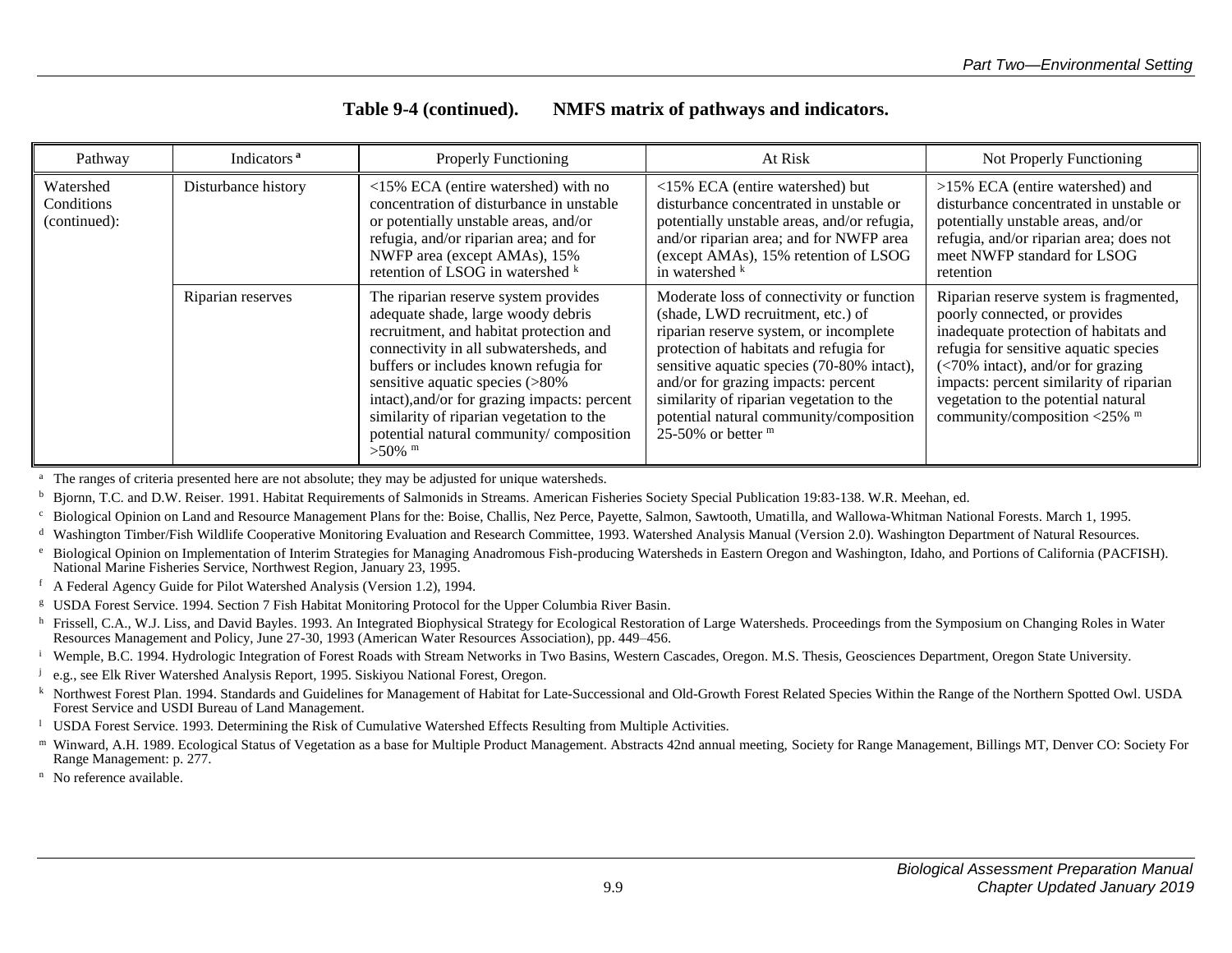|                             | <b>Environmental Baseline</b>        |                      |                                          | Effects of the Action(s) |                       |                      |
|-----------------------------|--------------------------------------|----------------------|------------------------------------------|--------------------------|-----------------------|----------------------|
| Pathways<br>Indicators      | Properly <sup>a</sup><br>Functioning | At Risk <sup>a</sup> | Not Properly <sup>a</sup><br>Functioning | Restore <sup>b</sup>     | Maintain <sup>c</sup> | Degrade <sup>d</sup> |
| <b>Water Quality</b>        |                                      |                      |                                          |                          |                       |                      |
| Temperature                 |                                      |                      |                                          |                          |                       |                      |
| Sediment                    |                                      |                      |                                          |                          |                       |                      |
| Chem. contam./nutrients     |                                      |                      |                                          |                          |                       |                      |
| <b>Habitat Access</b>       |                                      |                      |                                          |                          |                       |                      |
| Physical barriers           |                                      |                      |                                          |                          |                       |                      |
| <b>Habitat Elements</b>     |                                      |                      |                                          |                          |                       |                      |
| Substrate                   |                                      |                      |                                          |                          |                       |                      |
| Large woody debris          |                                      |                      |                                          |                          |                       |                      |
| Pool frequency              |                                      |                      |                                          |                          |                       |                      |
| Pool quality                |                                      |                      |                                          |                          |                       |                      |
| Off-channel habitat         |                                      |                      |                                          |                          |                       |                      |
| Refugia                     |                                      |                      |                                          |                          |                       |                      |
| Channel Cond. & Dynamics    |                                      |                      |                                          |                          |                       |                      |
| Width/depth ratio           |                                      |                      |                                          |                          |                       |                      |
| Stream bank condition       |                                      |                      |                                          |                          |                       |                      |
| Floodplain connectivity     |                                      |                      |                                          |                          |                       |                      |
| Flow/Hydrology              |                                      |                      |                                          |                          |                       |                      |
| Peak/base flows             |                                      |                      |                                          |                          |                       |                      |
| Drainage network increase   |                                      |                      |                                          |                          |                       |                      |
| <b>Watershed Conditions</b> |                                      |                      |                                          |                          |                       |                      |
| Road density & location     |                                      |                      |                                          |                          |                       |                      |
| Disturbance history         |                                      |                      |                                          |                          |                       |                      |
| Riparian reserves           |                                      |                      |                                          |                          |                       |                      |

### <span id="page-13-0"></span>**Table 9-5. NMFS checklist for documenting environmental baseline and effects of proposed action(s) on relevant indicators.**

<sup>a</sup> These three categories of function (*properly functioning*, *at risk*, and *not properly functioning*) are defined for each indicator in the matrix of pathways and indicators (Table 9-4).

<sup>b</sup> For the purposes of this checklist, *restore* means to change the function of an *at risk* indicator to *properly functioning*, or to change the function of a *not properly functioning* indicator to *at risk* or *properly functioning* (i.e., it does not apply to *properly functioning* indicators).

<sup>c</sup> For the purposes of this checklist, *maintain* means that the function of an indicator does not change (i.e., it applies to all indicators regardless of functional level).

<sup>d</sup> For the purposes of this checklist, *degrade* means to change the function of an indicator for the worse (i.e., it applies to all indicators regardless of functional level). In some cases, a *not properly functioning* indicator may be further worsened, and this should be noted.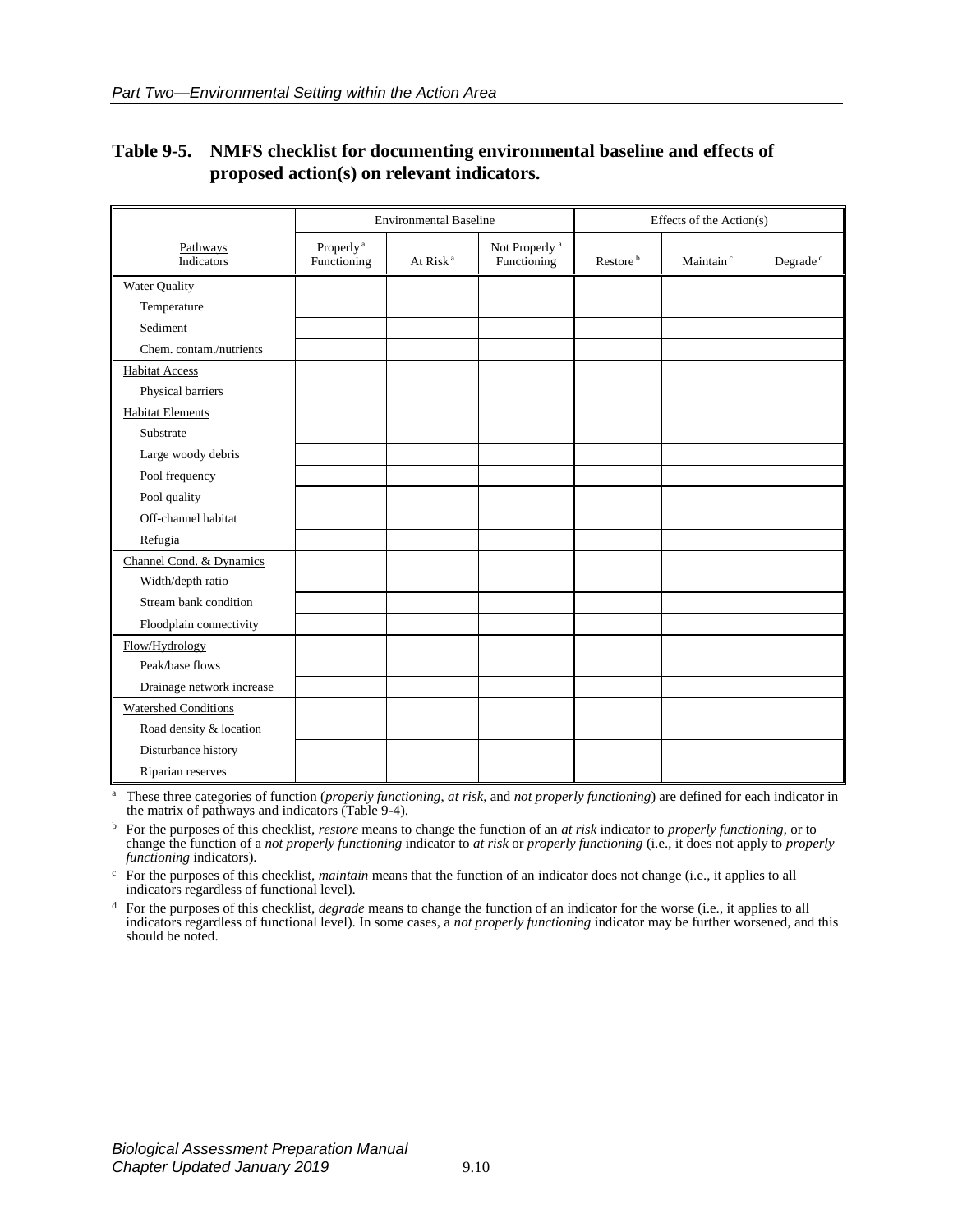| <b>Table 9-6.</b> | USFWS matrix of diagnostics—pathways and indicators. |
|-------------------|------------------------------------------------------|
|-------------------|------------------------------------------------------|

<span id="page-14-0"></span>

| Indicators <sup>a</sup><br>Diagnostic or Pathway                    |                                         | <b>Functioning Appropriately</b>                                                                                                                                                                                                                                                                                                                                                                             | Functioning at Risk                                                                                                                                                                                                                                                                                                                                                                                                                                                                                                                                                                   | Functioning at Unacceptable Risk                                                                                                                                                                                                                                                                                                                                                                                 |  |  |  |
|---------------------------------------------------------------------|-----------------------------------------|--------------------------------------------------------------------------------------------------------------------------------------------------------------------------------------------------------------------------------------------------------------------------------------------------------------------------------------------------------------------------------------------------------------|---------------------------------------------------------------------------------------------------------------------------------------------------------------------------------------------------------------------------------------------------------------------------------------------------------------------------------------------------------------------------------------------------------------------------------------------------------------------------------------------------------------------------------------------------------------------------------------|------------------------------------------------------------------------------------------------------------------------------------------------------------------------------------------------------------------------------------------------------------------------------------------------------------------------------------------------------------------------------------------------------------------|--|--|--|
| <b>Species</b>                                                      |                                         |                                                                                                                                                                                                                                                                                                                                                                                                              |                                                                                                                                                                                                                                                                                                                                                                                                                                                                                                                                                                                       |                                                                                                                                                                                                                                                                                                                                                                                                                  |  |  |  |
| Subpopulation characteristics<br>within subpopulation<br>watersheds | Subpopulation size                      | Mean total subpopulation size or local<br>habitat capacity greater than several<br>thousand individuals. All life stages evenly<br>represented in subpopulation. <sup>b</sup>                                                                                                                                                                                                                                | Adults in subpopulation are less than 500 but $>50$ .                                                                                                                                                                                                                                                                                                                                                                                                                                                                                                                                 | Adults in subpopulation are less than<br>$50.$ b                                                                                                                                                                                                                                                                                                                                                                 |  |  |  |
|                                                                     | Growth and survival                     | Subpopulation has the resilience to recover<br>from short-term disturbances (e.g.,<br>catastrophic events), or subpopulation<br>declines within one to two generations (5 to<br>10 years). <sup>b</sup> Subpopulation is characterized<br>as increasing or stable. At least 10+ years of<br>data support this estimate. <sup>c</sup>                                                                         | When disturbed, the subpopulation will not recover<br>to pre-disturbance conditions within one generation<br>(5 years). Survival or growth rates have been<br>reduced from those in the best habitats. The<br>subpopulation is reduced in size, but the reduction<br>does not represent a long-term trend. <sup>b</sup> At least 10+<br>years of data support this characterization. <sup>c</sup> If less<br>data is available and a trend cannot be confirmed, a<br>subpopulation will be considered at risk until<br>enough data is available to accurately determine its<br>trend. | The subpopulation is characterized as in<br>rapid decline or is maintaining at<br>alarmingly low numbers. Under current<br>management, the subpopulation<br>condition will not improve within two<br>generations (5 to 10 years). $b$ This is<br>supported by a minimum of $5+$ years of<br>data.                                                                                                                |  |  |  |
|                                                                     | Life history diversity and<br>isolation | Migratory form is present, and<br>subpopulation exists near other spawning<br>and rearing groups. Migratory corridors and<br>rearing habitat (lake or larger river) are in<br>good to excellent condition for the species.<br>Neighboring subpopulations are large, with<br>high likelihood of producing surplus<br>individuals or straying adults that mix with<br>other subpopulation groups. <sup>b</sup> | The migratory form is present but the<br>subpopulation is not close to other subpopulations<br>or habitat disruption has produced a strong<br>correlation among subpopulations that do exist in<br>proximity to each other. <sup>b</sup>                                                                                                                                                                                                                                                                                                                                              | The migratory form is absent and the<br>subpopulation is isolated to the local<br>stream or a small watershed not likely to<br>support more than 2,000 fish. $\frac{b}{2}$                                                                                                                                                                                                                                       |  |  |  |
|                                                                     | Persistence and genetic<br>integrity    | Connectivity is high among multiple<br>subpopulations (five or more) with at least<br>several thousand fish each. Each relevant<br>subpopulation has low risk of extinction. b<br>Probability of hybridization or displacement<br>by competitive species is low to<br>nonexistent.                                                                                                                           | Connectivity among multiple subpopulations does<br>occur, but habitats are more fragmented. Only one<br>or two of the subpopulations represent most of the<br>fish production. <sup>b</sup> The probability of hybridization<br>or displacement by competitive species is<br>imminent, although few documented cases have<br>occurred.                                                                                                                                                                                                                                                | Little or no connectivity remains for<br>refounding subpopulations in low<br>numbers, in decline, or nearing<br>extinction. Only a single subpopulation<br>or several local populations that are very<br>small or that otherwise are at high risk<br>remain. <sup>b</sup> Competitive species readily<br>displace bull trout. The probability of<br>hybridization is high and documented<br>cases have occurred. |  |  |  |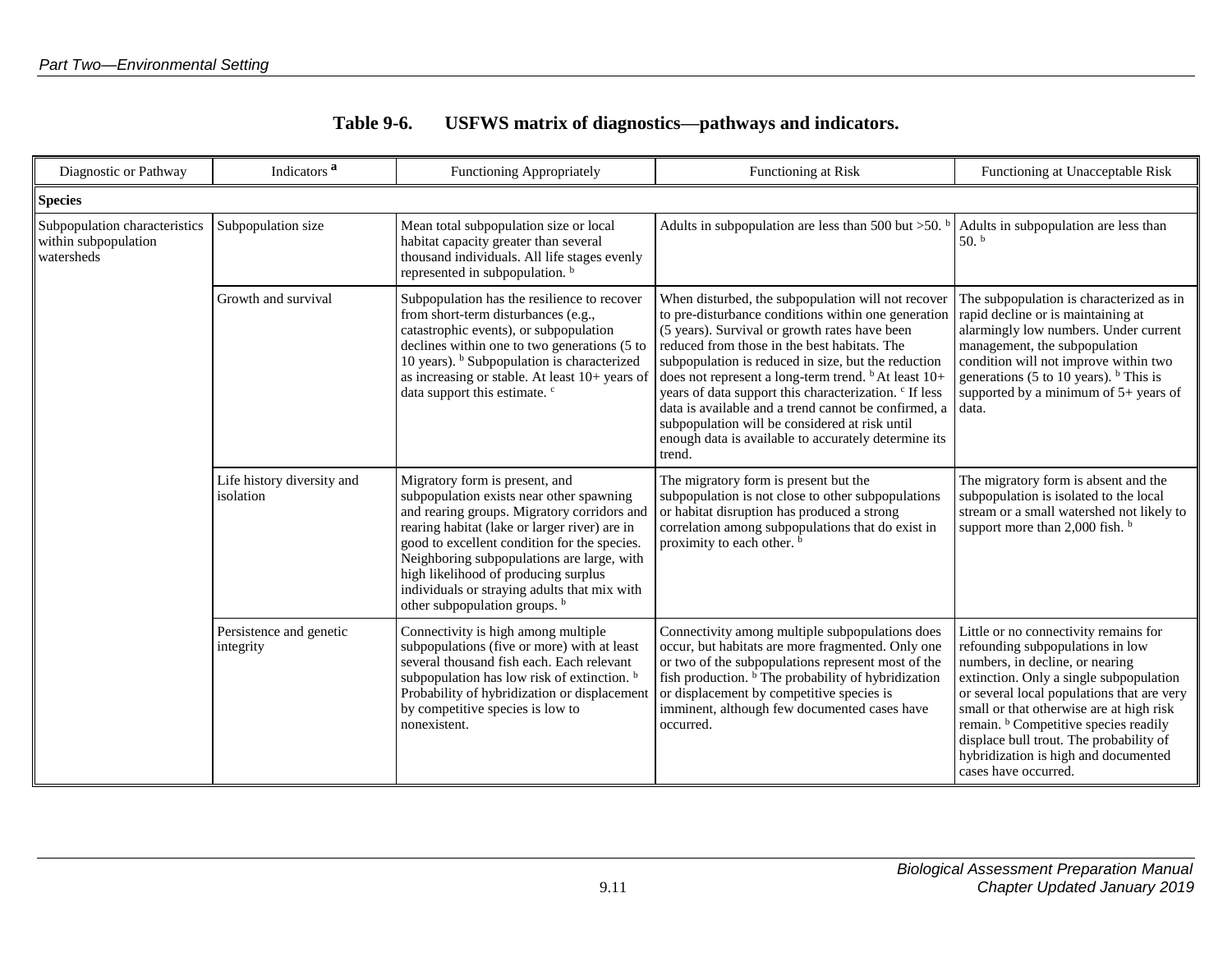| Table 9-6 (continued). | USFWS matrix of diagnostics—pathways and indicators. |  |
|------------------------|------------------------------------------------------|--|
|------------------------|------------------------------------------------------|--|

| Diagnostic or Pathway | Indicators <sup>a</sup><br>Functioning Appropriately                                                                |                                                                                                                                                                                                                                                                                                    | Functioning at Risk                                                                                                                                                                                                                                                                                                   | Functioning at Unacceptable Risk                                                                                                                                                                                                                                                                                                             |
|-----------------------|---------------------------------------------------------------------------------------------------------------------|----------------------------------------------------------------------------------------------------------------------------------------------------------------------------------------------------------------------------------------------------------------------------------------------------|-----------------------------------------------------------------------------------------------------------------------------------------------------------------------------------------------------------------------------------------------------------------------------------------------------------------------|----------------------------------------------------------------------------------------------------------------------------------------------------------------------------------------------------------------------------------------------------------------------------------------------------------------------------------------------|
| <b>Habitat</b>        |                                                                                                                     |                                                                                                                                                                                                                                                                                                    |                                                                                                                                                                                                                                                                                                                       |                                                                                                                                                                                                                                                                                                                                              |
| Water quality         | Temperature                                                                                                         | 7-day average maximum temperature in a<br>reach during these life history stages: b,d<br>Incubation $2-5^{\circ}C$<br>$4 - 12$ <sup>o</sup> C<br>Rearing<br>Spawning $4-9^{\circ}C$<br>Also, temperatures do not exceed 15°C in<br>areas used by adults during migration (no<br>thermal barriers). | 7 day average maximum temperature in a reach<br>during the following life history stages: <sup>b, d</sup><br>Incubation $\langle 2^{\circ} \vec{C} \rangle$ or 6°C<br><4°C or 13 - 15°C<br>Rearing<br>Spawning <4°C or 10°C<br>Also, temperatures in areas used by adults during<br>migration sometimes exceeds 15°C. | 7 day average maximum temperature in a<br>reach during the following life history<br>stages: b, d<br>Incubation<br>$\langle$ 1°C or >6°C<br>$>15^{\circ}$ C<br>Rearing<br><4 $\rm ^{o}C$ or $>10\rm ^{o}C$<br>Spawning<br>also temperatures in areas used by adults<br>during migration regularly exceed 15°C<br>(thermal barriers present). |
|                       | Sediment<br>(in areas of spawning $\&$<br>incubation; address rearing<br>areas under substrate<br>embeddedness)     | Similar to Chinook salmon, <sup>b</sup> for example:<br><12% fines (<0.85 mm) in gravel, $^e$<br>$\leq$ 20% surface fines $\leq$ 6 mm. f,g                                                                                                                                                         | Similar to Chinook salmon: b e.g., 12-17% fines<br>$(<0.85$ mm) in gravel, $e$ e.g., 12-20% surface fines.                                                                                                                                                                                                            | Similar to Chinook salmon $b$ : e.g., >17%<br>fines (<0.85mm) in gravel; $e.g., >20\%$<br>fines at surface or depth in spawning<br>habitat. <sup>h</sup>                                                                                                                                                                                     |
|                       | Chemical contamination &<br>nutrients                                                                               | Low levels of chemical contamination from<br>agricultural, industrial, and other sources;<br>no excess nutrients; no Clean Water Act<br>$303(d)$ designated reaches. <sup>i</sup>                                                                                                                  | Moderate levels of chemical contamination from<br>agricultural, industrial and other sources, some<br>excess nutrients, one Clean Water Act 303(d)<br>designated reach. <sup>i</sup>                                                                                                                                  | High levels of chemical contamination<br>from agricultural, industrial and other<br>sources, high levels of excess nutrients,<br>more than one Clean Water Act 303(d)<br>designated reach. <sup>i</sup>                                                                                                                                      |
| Habitat access        | Physical barriers (address<br>subsurface flows impeding<br>fish passage under<br>flow/hydrology)                    | Manmade barriers present in watershed<br>allow upstream and downstream fish<br>passage at all flows.                                                                                                                                                                                               | Manmade barriers present in watershed do not<br>allow upstream and/or downstream fish passage at<br>base/low flows                                                                                                                                                                                                    | Manmade barriers present in watershed<br>do not allow upstream and/or<br>downstream fish passage at a range of<br>flows.                                                                                                                                                                                                                     |
| Habitat elements      | Substrate embeddedness in<br>rearing areas (address<br>spawning & incubation areas<br>under the indicator sediment) | Reach embeddedness <20%. $^{j,k}$                                                                                                                                                                                                                                                                  | Reach embeddedness 20-30%. j,k                                                                                                                                                                                                                                                                                        | Reach embeddedness $>30\%$ . e,k                                                                                                                                                                                                                                                                                                             |
|                       | Large woody debris (LWD)                                                                                            | Current values being maintained at:<br>On the coast, $>80$ pieces/mile ( $>24$ -inch<br>diameter, >50 ft length), $^{j}$<br>On the east side, $>20$ pieces/mile ( $>12$ -inch<br>diameter, $>35$ ft length).<br>Adequate woody debris sources available<br>for long- and short-term recruitment.   | Current levels are being maintained at minimum<br>levels desired for "functioning appropriately", but<br>potential sources for long term woody debris<br>recruitment are lacking to maintain these minimum<br>values.                                                                                                 | Current levels are not at those desired<br>values for "functioning appropriately",<br>and potential sources of woody debris for<br>short and/or long term recruitment are<br>lacking.                                                                                                                                                        |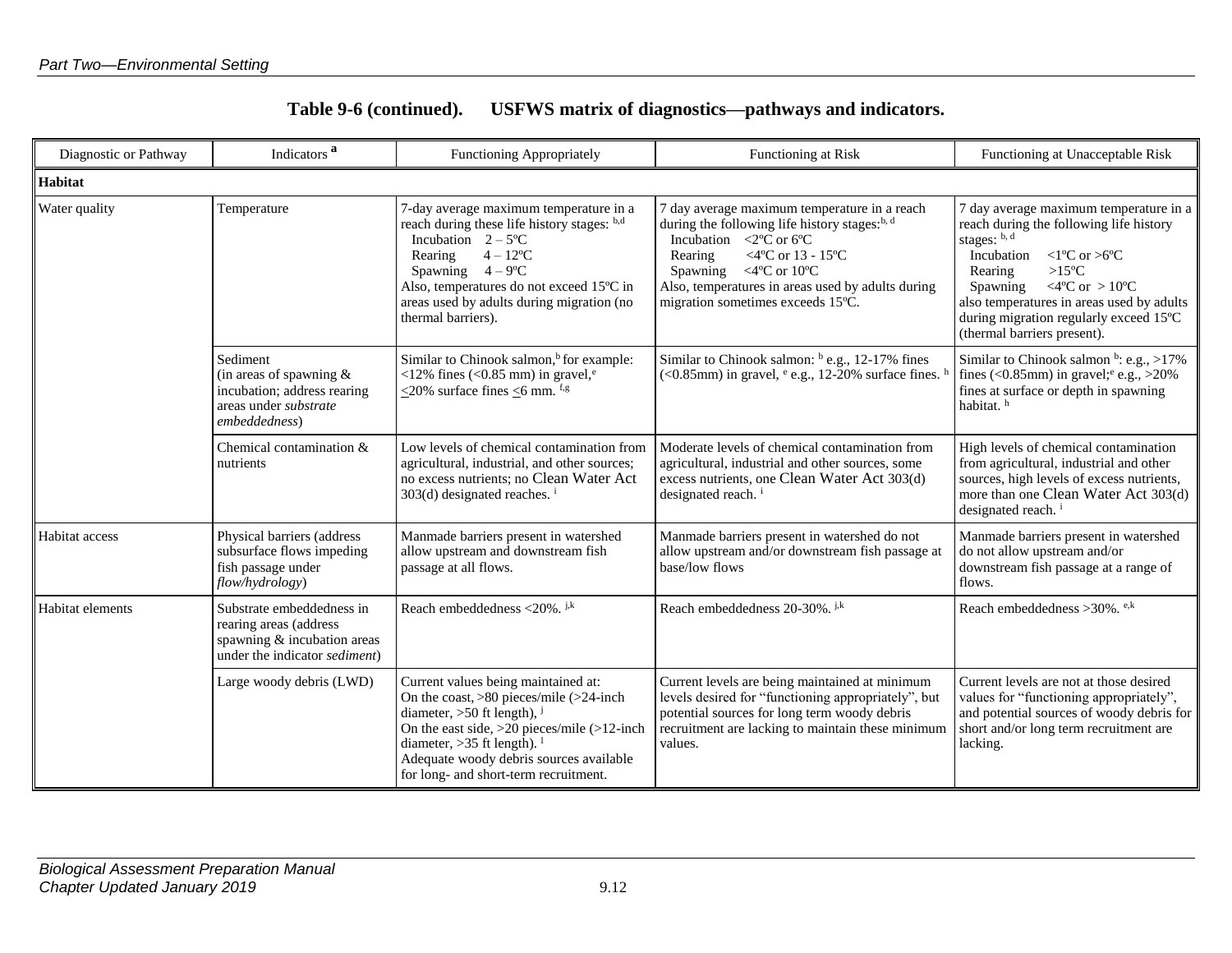| Diagnostic or Pathway           | Indicators <sup>a</sup>                                                                                             | Functioning Appropriately                                                                                                                                                                                                                                                                                                                                                                                                                                                                        | Functioning at Risk                                                                                                                                                                                                   | Functioning at Unacceptable Risk                                                                                                                                                                                                  |  |  |  |
|---------------------------------|---------------------------------------------------------------------------------------------------------------------|--------------------------------------------------------------------------------------------------------------------------------------------------------------------------------------------------------------------------------------------------------------------------------------------------------------------------------------------------------------------------------------------------------------------------------------------------------------------------------------------------|-----------------------------------------------------------------------------------------------------------------------------------------------------------------------------------------------------------------------|-----------------------------------------------------------------------------------------------------------------------------------------------------------------------------------------------------------------------------------|--|--|--|
| Habitat (continued)             |                                                                                                                     |                                                                                                                                                                                                                                                                                                                                                                                                                                                                                                  |                                                                                                                                                                                                                       |                                                                                                                                                                                                                                   |  |  |  |
|                                 | Pool frequency & quality                                                                                            | Pool frequency in a reach closely<br>approximates <sup>f</sup> :<br>Wetted width (ft)<br>$#$ pools/mile<br>$0 - 5$<br>39<br>$5 - 10$<br>60<br>$10 - 15$<br>48<br>$15 - 20$<br>39<br>$20 - 30$<br>23<br>$30 - 35$<br>18<br>$35 - 40$<br>10<br>$40 - 65$<br>9<br>$65 - 100$<br>(can use formula: $pools/mi =$<br>5,280/wetted channel width<br>#channel widths per pool); also, pools have<br>good cover and cool water <sup>e</sup> , and only minor<br>reduction of pool volume by fine sediment | Pool frequency is similar to values in "functioning<br>appropriately", but pools have inadequate<br>cover/temperature <sup>e</sup> , and/or there has been a<br>moderate reduction of pool volume by fine<br>sediment | Pool frequency is considerably lower<br>than values desired for "functioning<br>appropriately"; also cover/temperature is<br>inadequate <sup>e</sup> , and there has been a major<br>reduction of pool volume by fine<br>sediment |  |  |  |
|                                 | Large pools (in rearing, adult<br>holding, & overwintering<br>reaches of >3 meters in wetted<br>width at base flow) | Each reach has many large pools $>1$ meter<br>deep. e                                                                                                                                                                                                                                                                                                                                                                                                                                            | Reaches have few large pools $(>1$ meter) present <sup>e</sup>                                                                                                                                                        | Reaches have no deep pools $(>1$ meter) <sup>e</sup>                                                                                                                                                                              |  |  |  |
|                                 | Off-channel habitat<br>(see reference 18 for<br>identification of these<br>characteristics)                         | Watershed has many ponds, oxbows,<br>backwaters, and other off-channel areas<br>with cover; and side-channels are low<br>energy areas. <sup>e</sup>                                                                                                                                                                                                                                                                                                                                              | Watershed has some ponds, oxbows, backwaters,<br>and other off-channel areas with cover; but side-<br>channels are generally high-energy areas <sup>e</sup>                                                           | Watershed has few or no ponds, oxbows,<br>backwaters, or other off-channel areas <sup>e</sup>                                                                                                                                     |  |  |  |
|                                 | Refugia<br>(see checklist footnotes for<br>definition of this indicator)                                            | Habitats capable of supporting strong and<br>significant populations are protected and are<br>well distributed and connected for all life<br>stages and forms of the species. <sup>m, n</sup>                                                                                                                                                                                                                                                                                                    | Habitats capable of supporting strong and<br>significant populations are insufficient in size,<br>number and connectivity to maintain all life stages<br>and forms of the species <sup>m, n</sup>                     | Adequate habitat refugia do not exist <sup>m</sup>                                                                                                                                                                                |  |  |  |
| Channel condition &<br>dynamics | Average wetted width/<br>maximum depth ratio<br>in scour pools in a reach                                           | $\leq 10^{h, f}$                                                                                                                                                                                                                                                                                                                                                                                                                                                                                 | $11 - 20$ <sup>f</sup>                                                                                                                                                                                                | $>20^f$                                                                                                                                                                                                                           |  |  |  |
|                                 | Stream bank condition                                                                                               | $>80\%$ of any stream reach has $\geq 90\%$<br>stability.f                                                                                                                                                                                                                                                                                                                                                                                                                                       | 50–80% of any stream reach has $\geq$ 90% stability <sup>f</sup>                                                                                                                                                      | $<50\%$ of any stream reach has $>90\%$<br>stabilityf                                                                                                                                                                             |  |  |  |

#### **Table 9-6 (continued). USFWS matrix of diagnostics—pathways and indicators.**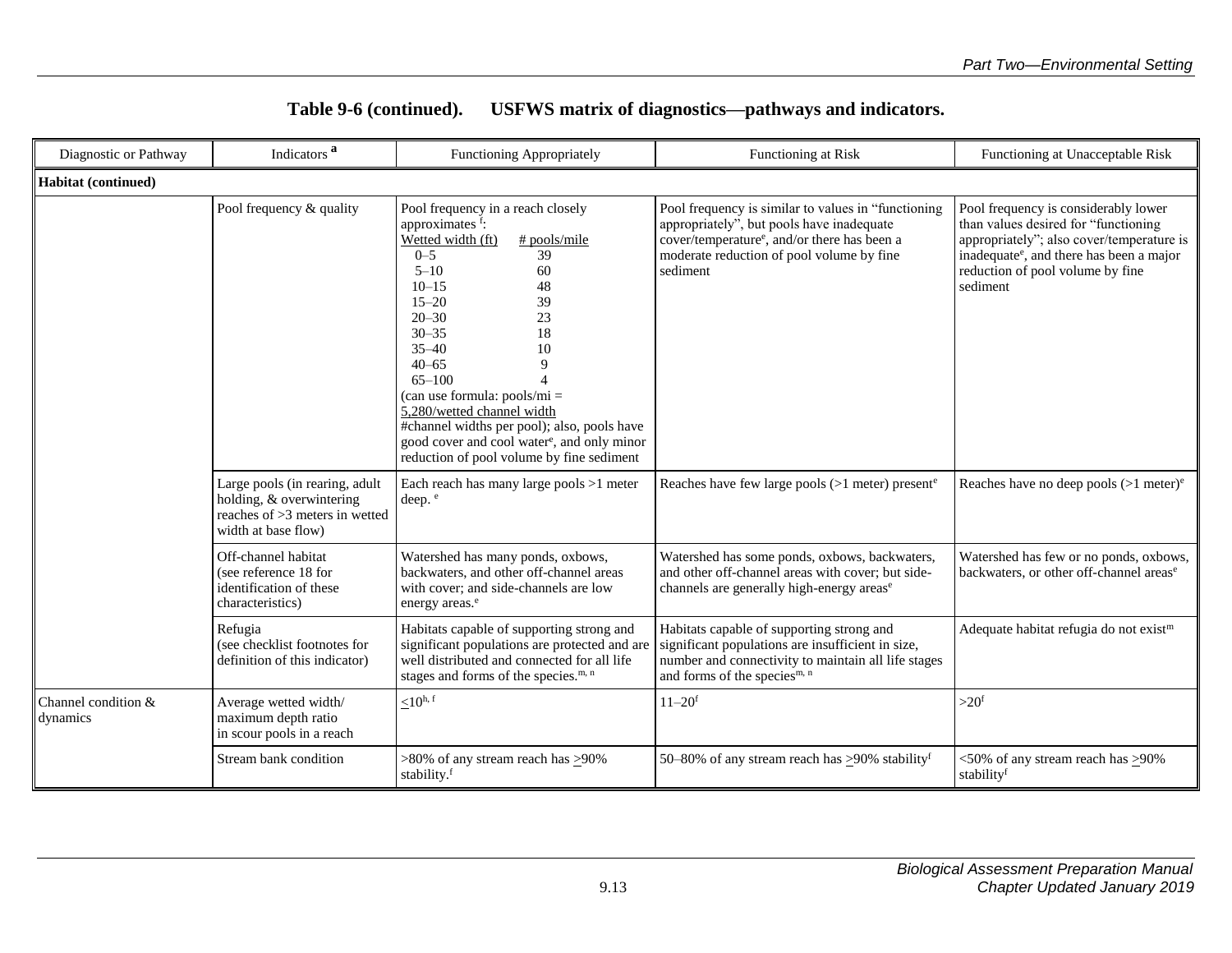| Table 9-6 (continued). |  |  | USFWS matrix of diagnostics—pathways and indicators. |
|------------------------|--|--|------------------------------------------------------|
|------------------------|--|--|------------------------------------------------------|

| Diagnostic or Pathway                          | Indicators <sup>a</sup>                                                                                          | <b>Functioning Appropriately</b>                                                                                                                                                                                                                                                                                                                                                                                            | Functioning at Risk                                                                                                                                                                                                                                                                                                                                                                      | Functioning at Unacceptable Risk                                                                                                                                                                                                                                                                                                                                                   |  |
|------------------------------------------------|------------------------------------------------------------------------------------------------------------------|-----------------------------------------------------------------------------------------------------------------------------------------------------------------------------------------------------------------------------------------------------------------------------------------------------------------------------------------------------------------------------------------------------------------------------|------------------------------------------------------------------------------------------------------------------------------------------------------------------------------------------------------------------------------------------------------------------------------------------------------------------------------------------------------------------------------------------|------------------------------------------------------------------------------------------------------------------------------------------------------------------------------------------------------------------------------------------------------------------------------------------------------------------------------------------------------------------------------------|--|
| Habitat (continued)                            |                                                                                                                  |                                                                                                                                                                                                                                                                                                                                                                                                                             |                                                                                                                                                                                                                                                                                                                                                                                          |                                                                                                                                                                                                                                                                                                                                                                                    |  |
| Channel condition &<br>dynamics<br>(continued) | Floodplain connectivity                                                                                          | Off-channel areas are frequently<br>Reduced linkage of wetland, floodplains and<br>hydrologically linked to main channel;<br>riparian areas to main channel; overbank flows are<br>overbank flows occur and maintain wetland<br>reduced relative to historic frequency, as evidenced<br>functions, riparian vegetation and<br>by moderate degradation of wetland function,<br>riparian vegetation/succession<br>succession. |                                                                                                                                                                                                                                                                                                                                                                                          | Severe reduction in hydrologic<br>connectivity between off-channel,<br>wetland, floodplain and riparian areas;<br>wetland extent drastically reduced and<br>riparian vegetation/succession altered<br>significantly                                                                                                                                                                |  |
| Flow/hydrology                                 | Change in peak & base flows                                                                                      | Watershed hydrograph indicates peak flow,<br>base flow and flow timing characteristics<br>comparable to an undisturbed watershed of<br>similar size, geology, and geography.                                                                                                                                                                                                                                                | Some evidence of altered peak flow, base flow<br>Pronounced changes in peak flow, base<br>and/or flow timing relative to an undisturbed<br>flow and/or flow timing relative to an<br>undisturbed watershed of similar size,<br>watershed of similar size, geology and geography<br>geology and geography                                                                                 |                                                                                                                                                                                                                                                                                                                                                                                    |  |
|                                                | Increase in drainage network                                                                                     | Zero or minimum increases in active<br>channel length correlated with human<br>caused disturbance.                                                                                                                                                                                                                                                                                                                          | Low to moderate increase in active channel length<br>correlated with human caused disturbance                                                                                                                                                                                                                                                                                            | Greater than moderate increase in active<br>channel length correlated with human<br>caused disturbance                                                                                                                                                                                                                                                                             |  |
| Watershed conditions                           | Road density and location                                                                                        | <1 mi/mi <sup>2</sup> , <sup>n</sup> no valley bottom roads.                                                                                                                                                                                                                                                                                                                                                                | 1-2.4 mi/mi <sup>2</sup> , $n$ some valley bottom roads                                                                                                                                                                                                                                                                                                                                  | >2.4 mi/mi <sup>2 n</sup> ; many valley bottom roads                                                                                                                                                                                                                                                                                                                               |  |
|                                                | Disturbance history                                                                                              | <15% ECA of entire watershed with no<br>concentration of disturbance in unstable or<br>potentially unstable areas, and/or refugia,<br>and/or riparian area; and for NWFP area<br>there is an additional criterion of 15%<br>LSOG in watersheds. °                                                                                                                                                                           | <15% ECA of entire watershed but disturbance<br>concentrated in unstable or potentially unstable<br>areas, and/or refugia, and/or riparian area; and for<br>NWFP area there is an additional criterion of 15%<br>LSOG in watersheds. °                                                                                                                                                   | >15% ECA of entire watershed and<br>disturbance concentrated in unstable or<br>potentially unstable areas, and/or refugia,<br>and/or riparian area; does not meet<br>NWFP standard for LSOG                                                                                                                                                                                        |  |
|                                                | Riparian conservation areas<br>(RHCA - PACFISH and<br>INFISH)<br>(riparian reserves – Northwest)<br>Forest Plan) | The riparian conservation areas provide<br>adequate shade, large woody debris<br>recruitment, and habitat protection and<br>connectivity in subwatersheds, and buffers<br>or includes known refugia for sensitive<br>aquatic species (>80% intact), and<br>adequately buffer impacts on rangelands:<br>percent similarity of riparian vegetation to<br>the potential natural community/<br>composition >50%. <sup>p</sup>   | Moderate loss of connectivity or function (shade,<br>LWD recruitment, etc.) of riparian conservation<br>areas, or incomplete protection of habitats and<br>refugia for sensitive aquatic species (70-80%<br>intact), and adequately buffer impacts on<br>rangelands : percent similarity of riparian<br>vegetation to the potential natural<br>community/composition 25-50% or better. P | Riparian conservation areas are<br>fragmented, poorly connected, or<br>provides inadequate protection of<br>habitats for sensitive aquatic species<br>(<70% intact, refugia does not occur),<br>and adequately buffer impacts on<br>rangelands : percent similarity of riparian<br>vegetation to the potential natural<br>community/composition <25% <sup>P</sup>                  |  |
|                                                | Disturbance regime                                                                                               | Environmental disturbance is short lived;<br>predictable hydrograph, high quality habitat<br>and watershed complexity providing refuge<br>and rearing space for all life stages or<br>multiple life-history forms. <sup>b</sup> Natural<br>processes are stable.                                                                                                                                                            | Scour events, debris torrents, or catastrophic fire<br>are localized events that occur in several minor<br>parts of the watershed. Resiliency of habitat to<br>recover from environmental disturbances is<br>moderate.                                                                                                                                                                   | Frequent flood or drought producing<br>highly variable and unpredictable flows,<br>scour events, debris torrents, or high<br>probability of catastrophic fire exists<br>throughout a major part of the watershed.<br>The channel is simplified, providing little<br>hydraulic complexity in the form of pools<br>or side channels. <sup>b</sup> Natural processes are<br>unstable. |  |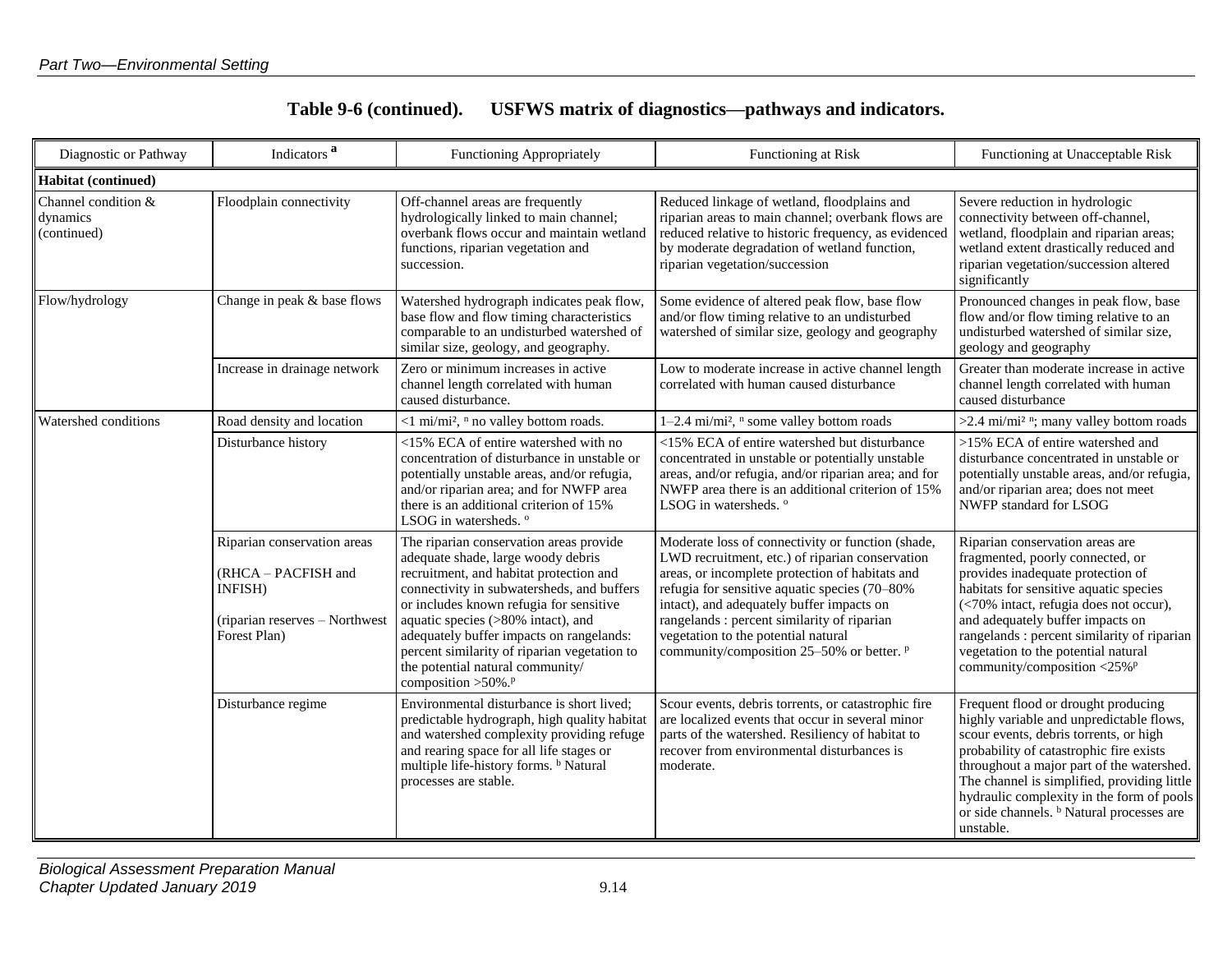#### **Table 9-6 (continued). USFWS matrix of diagnostics—pathways and indicators.**

| Diagnostic or Pathway                            | Indicators <sup>a</sup> | <b>Functioning Appropriately</b>                                                                                                                                                                                                                                                                                                                                                                                                                                                  | <b>Functioning at Risk</b>                                                                                                                                                                                                                                                                                                                                                                                                                                                                                                                          | Functioning at Unacceptable Risk                                                                                                                                                                                                                                                                                                                                                                      |  |
|--------------------------------------------------|-------------------------|-----------------------------------------------------------------------------------------------------------------------------------------------------------------------------------------------------------------------------------------------------------------------------------------------------------------------------------------------------------------------------------------------------------------------------------------------------------------------------------|-----------------------------------------------------------------------------------------------------------------------------------------------------------------------------------------------------------------------------------------------------------------------------------------------------------------------------------------------------------------------------------------------------------------------------------------------------------------------------------------------------------------------------------------------------|-------------------------------------------------------------------------------------------------------------------------------------------------------------------------------------------------------------------------------------------------------------------------------------------------------------------------------------------------------------------------------------------------------|--|
| Species and Habitat                              |                         |                                                                                                                                                                                                                                                                                                                                                                                                                                                                                   |                                                                                                                                                                                                                                                                                                                                                                                                                                                                                                                                                     |                                                                                                                                                                                                                                                                                                                                                                                                       |  |
| Integration of species and<br>habitat conditions |                         | High habitat quality and connectivity<br>among subpopulations. Migratory form is<br>present. Disturbance has not altered channel<br>equilibrium. Fine sediments and other<br>habitat characteristics influencing survival<br>or growth are consistent with pristine<br>habitat. Subpopulation has resilience to<br>recover from short-term disturbance within<br>one to two generations (5 to 10 years).<br>Subpopulation fluctuating around an<br>equilibrium or is growing. $b$ | Fine sediments, stream temperatures, or the<br>availability of suitable habitats have been altered<br>and will not recover to pre-disturbance conditions<br>within one generation (5 years). Survival or growth<br>rates have been reduced from those in the best<br>habitats. The subpopulation is reduced in size, but<br>the reduction does not represent a long-term trend.<br>The subpopulation is stable or fluctuating in a<br>downward trend. Connectivity among<br>subpopulations occurs but habitats are more<br>fragmented. <sup>b</sup> | Cumulative disruption of habitat has<br>resulted in a clear declining trend in the<br>subpopulation size. Under current<br>management, habitat conditions will not<br>improve within two generations (5 to<br>10 years). Little or no connectivity<br>remains among subpopulations. The<br>subpopulation survival and recruitment<br>responds sharply to normal<br>environmental events. <sup>b</sup> |  |

<sup>a</sup> The values of criteria presented here are not absolute; they may be adjusted for local watersheds given supportive documentation.

<sup>b</sup> Rieman, B.E. and J.D. McIntyre. 1993. Demographic and habitat requirements for conservation of bull trout. USDA Forest Service, Intermountain Research Station, Boise, ID.

<sup>c</sup> Rieman, B.E. and D.L. Meyers. 1997. Use of redd counts to detect trends in bull trout (*Salvelinus confluentus*) populations. Conservation Biology 11(4): 1015-1018.

Buchanan, D.V. and S.V. Gregory. 1997. Development of water temperature standards to protect and restore habitat for bull trout and other cold water species in Oregon. In W.C. Mackay, M.K. Brewin, and M. Monita, eds. Friends of the Bull Trout Conference Proceedings. P8.

<sup>e</sup> Washington Timber/Fish Wildlife Cooperative Monitoring Evaluation and Research Committee, 1993. Watershed Analysis Manual (Version 2.0). Washington Department of Natural Resources.

- <sup>f</sup> Overton, C.K., J.D. McIntyre, R. Armstrong, S.L. Whitewell, and K.A. Duncan. 1995. User's guide to fish habitat: descriptions that represent natural conditions in the Salmon River Basin, Idaho. U.S. Department of Agriculture, Forest Service, Intermountain Research Station, Gen Tech. Rep. INT-GTR-322.
- <sup>g</sup> Overton, C.K., S.P. Wollrab, B.C. Roberts, and M.A. Radko. 1997. R1/R4 (Northern/Intermountain regions) Fish and Fish Habitat Standard Inventory Procedures Handbook. U.S. Department of Agriculture, Forest Service, Intermountain Research Station, Gen Tech. Rep. INT-GTR-346.
- <sup>h</sup> Biological Opinion on Land and Resource Management Plans for the: Boise, Challis, Nez Perce, Payette, Salmon, Sawtooth, Umatilla, and Wallowa-Whitman National Forests. March 1, 1995.

<sup>i</sup> A Federal Agency Guide for Pilot Watershed Analysis (Version 1.2), 1994.

- Biological Opinion on Implementation of Interim Strategies for Managing Anadromous Fish-Producing Watersheds in Eastern Oregon and Washington, Idaho, and Portions of California (PACFISH). National Marine Fisheries Service, Northwest Region, January 23, 1995.
- <sup>k</sup> Shepard, B.B., K.L. Pratt, and P.J. Graham. 1984. Life Histories of Westslope Cutthroat and Bull Trout in the Upper Flathead River Basin, MT. U.S. Environmental Protection Agency report. Contract No. R008224-01-5.

l Interior Columbia Basin Ecosystem Management Project Draft Environmental Impact Statement and Appendices.

- m Frissell, C.A., W.J. Liss, and David Bayles. 1993. An Integrated Biophysical Strategy for Ecological Restoration of Large Watersheds. Proceedings from the Symposium on Changing Roles in Water Resources Management and Policy, June 27-30, 1993 (American Water Resources Association), p. 449-456.
- <sup>n</sup> Lee, D.C., J.R. Sedell, B.E. Rieman, R.F. Thurow, J.E. Williams and others. 1997. Chapter 4: Broadscale Assessment of Aquatic Species and Habitats. In T.M. Quigley and S.J. Arbelbide eds. An Assessment of Ecosystem Components in the Interior Columbia Basin and Portions of the Klamath and Great Basins Volume III. U.S. Department of Agriculture, Forest Service, and U.S. Department of Interior, Bureau of Land Management, Gen Tech Rep PNW-GTR-405.
- $\degree$  ECA = equivalent clear-cut area. LSOG = late-stage old growth. NWFP = Northwest Forest Plan. Northwest Forest Plan. 1994. Standards and Guidelines for Management of Habitat for Late-Successional and Old-Growth Forest Related Species within the Range of the Northern Spotted Owl. USDA Forest Service and USDI Bureau of Land Management.
- <sup>p</sup> Winward, A.H. 1989. Ecological Status of Vegetation as a Base for Multiple Product Management. Abstracts 42nd annual meeting, Society for Range Management, Billings MT, Denver CO: Society For Range Management: p. 277.